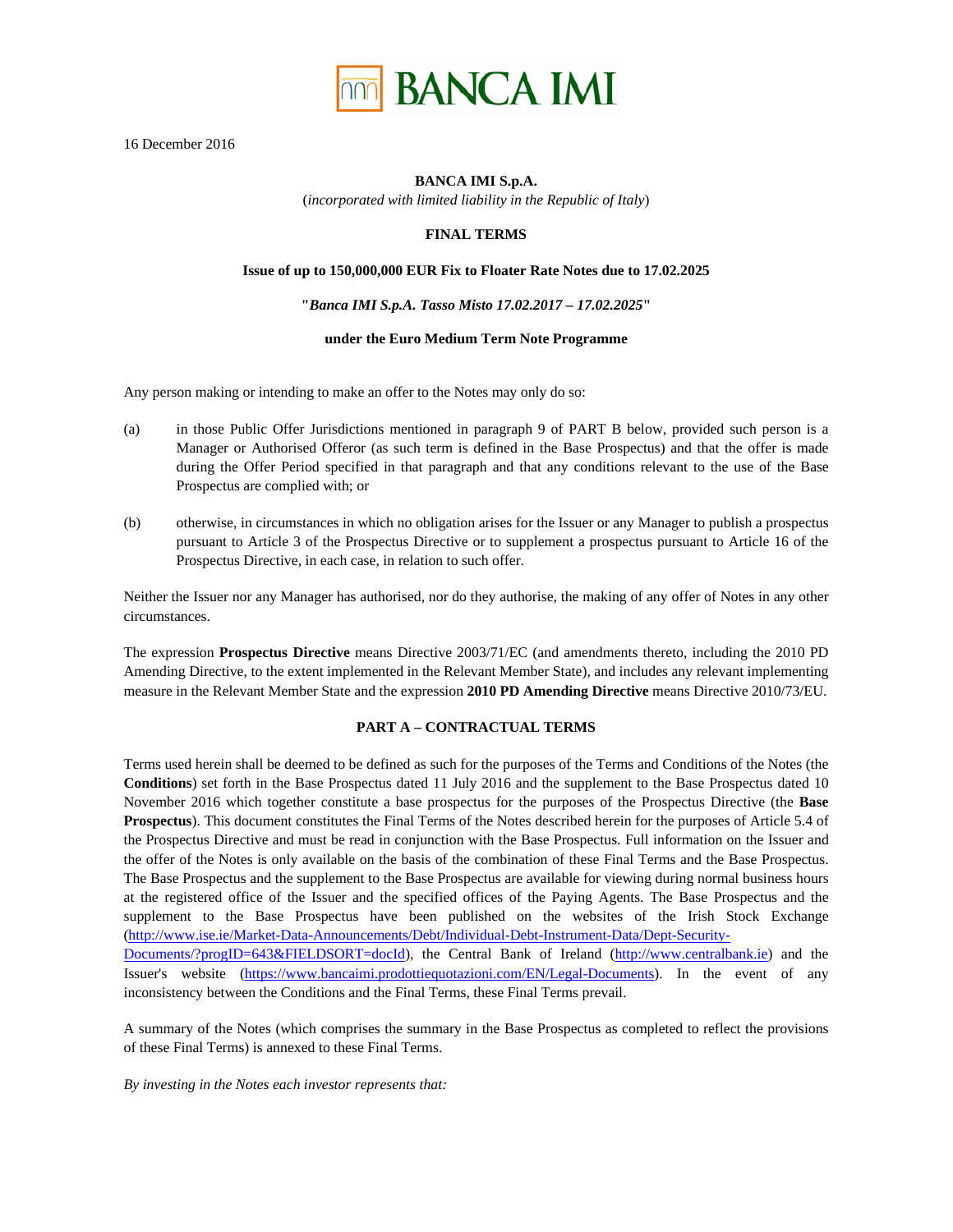- (a) *Non-Reliance. It is acting for its own account, and it has made its own independent decisions to invest in the Notes and as to whether the investment in the Notes is appropriate or proper for it based upon its own judgement and upon advice from such advisers as it has deemed necessary. It is not relying on any communication (written or oral) of the Issuer as investment advice or as a recommendation to invest in the Notes, it being understood that information and explanations related to the terms and conditions of the Notes shall not be considered to be investment advice or a recommendation to invest in the Notes. No communication (written or oral) received from the Issuer shall be deemed to be an assurance or guarantee as to the expected results of the investment in the Notes.*
- (b) *Assessment and Understanding. It is capable of assessing the merits of and understanding (on its own behalf or through independent professional advice), and understands and accepts the terms and conditions and the risks of the investment in the Notes. It is also capable of assuming, and assumes, the risks of the investment in the Notes.*
- (c) *Status of Parties. The Issuer is not acting as a fiduciary for or adviser to it in respect of the investment in the Notes.*

| 1.  | Issuer:                |                                                                              | Banca IMI S.p.A                                                                                                     |
|-----|------------------------|------------------------------------------------------------------------------|---------------------------------------------------------------------------------------------------------------------|
| 2.  | (a)                    | Series Number:                                                               | 6.                                                                                                                  |
|     | (b)                    | Tranche Number:                                                              | 1.                                                                                                                  |
|     | (c)                    | Date on which the Notes will be<br>consolidated and form a single<br>Series: | Not applicable.                                                                                                     |
| 3.  |                        | Specified Currency:                                                          | The Specified Currency is Euro ("EUR").                                                                             |
| 4.  |                        | <b>Aggregate Nominal Amount:</b>                                             |                                                                                                                     |
|     | (a)                    | Series:                                                                      | EUR 150,000,000.                                                                                                    |
|     | (b)                    | Tranche:                                                                     | EUR 150,000,000.                                                                                                    |
| 5.  |                        | Issue Price of Tranche:                                                      | 100.00 per cent. of the Aggregate Nominal Amount.                                                                   |
| 6.  | (a)                    | <b>Specified Denominations:</b>                                              | EUR 1,000.                                                                                                          |
|     | (b)                    | <b>Calculation Amount:</b>                                                   | EUR 1,000.                                                                                                          |
| 7.  | (a)                    | <b>Issue Date:</b>                                                           | The Issue Date is 17 February 2017.                                                                                 |
|     | (b)                    | <b>Interest Commencement Date:</b>                                           | Issue Date.                                                                                                         |
| 8.  | Type of Notes:         |                                                                              | Fixed to Floating Rate Notes.                                                                                       |
| 9.  | <b>Maturity Date:</b>  |                                                                              | 17 February 2025.                                                                                                   |
| 10. |                        | Form of Notes.                                                               | Bearer.                                                                                                             |
| 11. | <b>Interest Basis:</b> |                                                                              | 2.70 per cent. per annum Fixed Rate from and including the<br>Issue Date up to but excluding 17 February 2019 only, |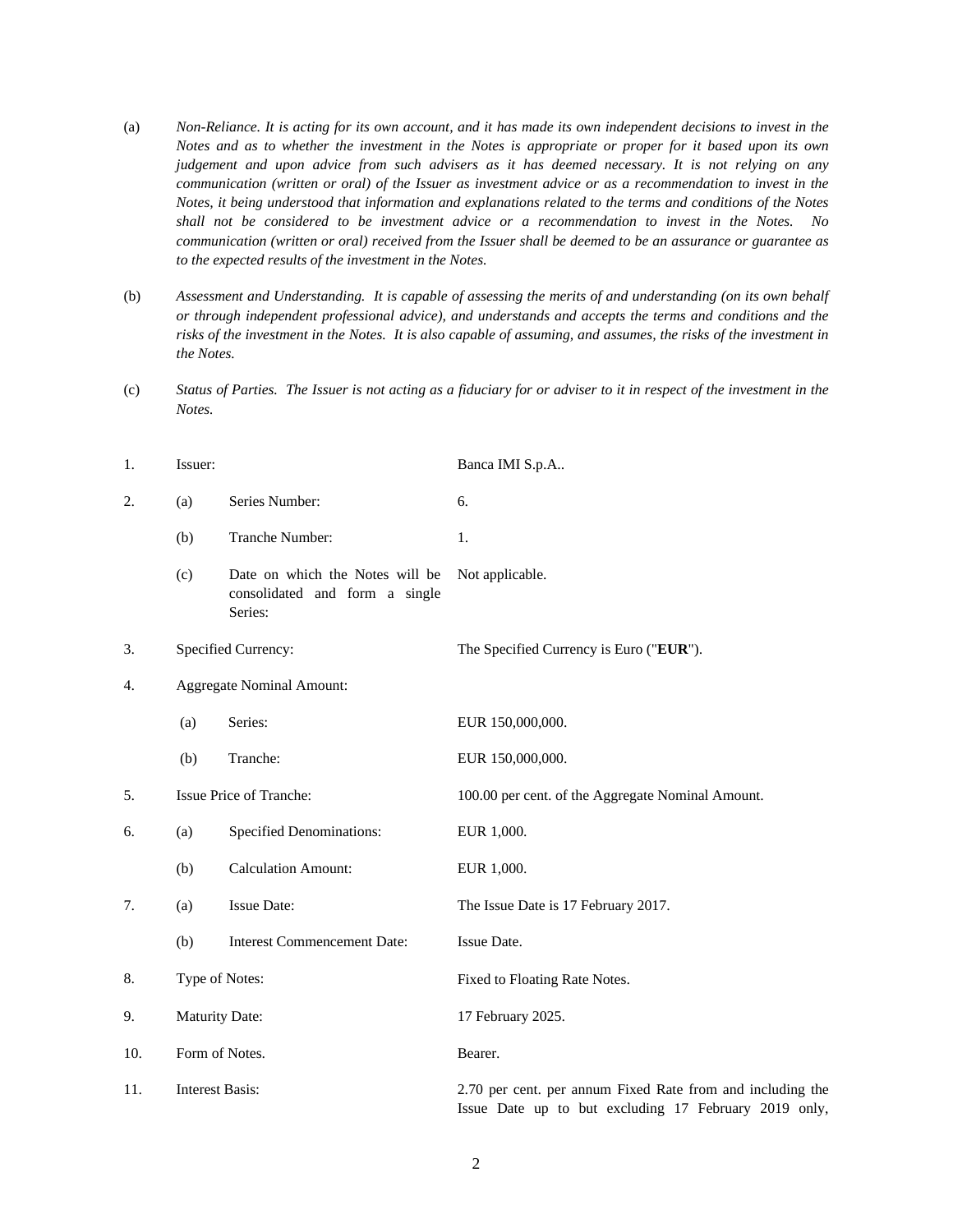Floating Rate thereafter.

3 (three) Month EURIBOR Floating Rates, subject to a Maximum Rate of Interest of 3.00 per cent. per annum and a Minimum Rate of Interest of 0.50 per cent. per annum.

(*further particulars specified below*)

| 12. | Redemption/Payment Basis:        | Redemption at par.          |
|-----|----------------------------------|-----------------------------|
| 13. | <b>Change of Interest Basis:</b> | Not applicable.             |
| 14. | Put Options:                     | Not applicable.             |
| 15. | Call Options:                    | Not applicable.             |
| 16. | Dual Currency Note Provisions:   | Not applicable.             |
| 17. | Tax Gross-Up:                    | Condition 7(ii) applicable. |
| 18. | Method of distribution:          | Not-syndicated.             |

# **PROVISIONS RELATING TO INTEREST (IF ANY) PAYABLE**

| 19. |        | <b>Fixed Rate Note Provisions:</b>     | Applicable in respect of the period from and including the<br>Issue Date to but excluding 17 February 2019.                                                   |
|-----|--------|----------------------------------------|---------------------------------------------------------------------------------------------------------------------------------------------------------------|
|     | (i)    | Rate of Interest:                      | 2.70 per cent. per annum in respect of the Interest Period from<br>(and including) the Interest Commencement Date to (but<br>excluding) 17 February 2018; and |
|     |        |                                        | 2.70 per cent. per annum in respect of the Interest Period from<br>(and including) 17 February 2018 to (but excluding) 17<br>February 2019.                   |
|     |        |                                        | In each case payable in arrear.                                                                                                                               |
|     | (ii)   | <b>Interest Payment Dates:</b>         | 17 February in each year up to and including 17 February<br>2019. The first Interest Payment Date is 17 February 2018.                                        |
|     | (iii)  | <b>Business Day Convention:</b>        | Following Business Day Convention.                                                                                                                            |
|     | (iv)   | <b>Additional Business Day Centre:</b> | Not applicable.                                                                                                                                               |
|     | (v)    | <b>Interest Accrual Dates:</b>         | The Interest Accrual Dates are the Interest Commencement<br>Date and 17 February in each year up to but excluding 17<br>February 2019.                        |
|     | (vi)   | <b>Fixed Coupon Amounts:</b>           | EUR 27.00 per Calculation Amount in respect of each Interest<br>Period.                                                                                       |
|     | (vii)  | Broken Amount(s):                      | Not applicable.                                                                                                                                               |
|     | (viii) | Day Count Fraction:                    | Actual/Actual (ICMA) following unadjusted.                                                                                                                    |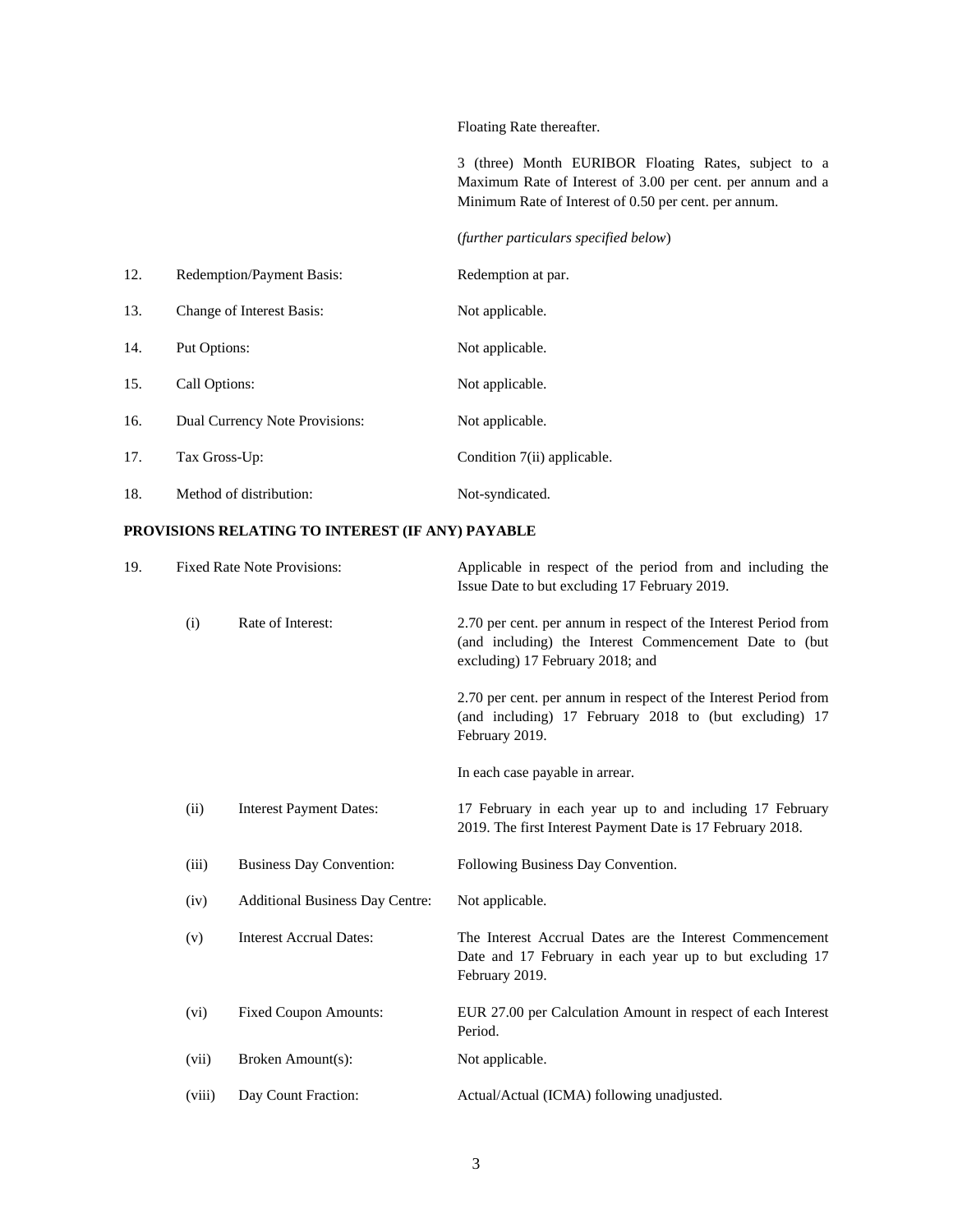|     | (ix)   | <b>Determination Dates:</b>                                                                          | 17 February in each year.                                                                                                                                                                              |
|-----|--------|------------------------------------------------------------------------------------------------------|--------------------------------------------------------------------------------------------------------------------------------------------------------------------------------------------------------|
| 20. |        | <b>Fixed Rate Reset Note Provisions:</b>                                                             | Not applicable.                                                                                                                                                                                        |
| 21. |        | Floating Rate Note Provisions:                                                                       | Applicable in respect of the period from and including 17<br>February 2019 to but excluding the Maturity Date.                                                                                         |
|     | (i)    | Specified Periods/Specified Interest<br><b>Payment Dates:</b>                                        | 17 February 2020, 17 February 2021, 17 February 2022, 17<br>February 2023, 17 February 2024 and 17 February 2025<br>(Maturity Date). The first Specified Interest Payment Date is<br>17 February 2020. |
|     | (ii)   | <b>Business Day Convention:</b>                                                                      | Following Business Day Convention.                                                                                                                                                                     |
|     | (iii)  | <b>Additional Business Centre:</b>                                                                   | Not applicable.                                                                                                                                                                                        |
|     | (iv)   | Manner in which the Rate of<br>Interest and Interest Amount is to<br>be determined:                  | Screen Rate Determination.                                                                                                                                                                             |
|     | (v)    | Party responsible for calculating the<br>Rate of Interest and Interest<br>Amount (if not the Agent): | Banca IMI S.p.A., with registered office at Largo Mattioli 3,<br>20121 Milan, Italy.                                                                                                                   |
|     | (vi)   | Screen Rate Determination:                                                                           | Applicable.                                                                                                                                                                                            |
|     |        | Reference Rate(s):<br>$\qquad \qquad -$                                                              | 3 (three) Month EURIBOR.                                                                                                                                                                               |
|     |        | <b>Relevant Financial Centre:</b>                                                                    | Not applicable.                                                                                                                                                                                        |
|     |        | Reference Currency:<br>$\overline{\phantom{a}}$                                                      | Not applicable.                                                                                                                                                                                        |
|     |        | Designated Maturity:<br>$\overline{\phantom{a}}$                                                     | Not applicable.                                                                                                                                                                                        |
|     |        | Specified Time                                                                                       | Not applicable.                                                                                                                                                                                        |
|     |        | Interest Determination Date(s):                                                                      | The second day on which the TARGET2 System is open prior<br>to the start of each Interest Period.                                                                                                      |
|     |        | -Relevant Screen Page:                                                                               | Reuters Page EURIBOR01.                                                                                                                                                                                |
|     | (vii)  | ISDA Determination:                                                                                  | Not applicable.                                                                                                                                                                                        |
|     | (viii) | Difference in Rates:                                                                                 | Not applicable.                                                                                                                                                                                        |
|     | (ix)   | Linear Interpolation:                                                                                | Not applicable.                                                                                                                                                                                        |
|     | (x)    | Margin(s):                                                                                           | Not applicable.                                                                                                                                                                                        |
|     | (xi)   | Rate Multiplier:                                                                                     | Not applicable.                                                                                                                                                                                        |
|     | (xii)  | Minimum Rate of Interest:                                                                            | 0.50 per cent. per annum                                                                                                                                                                               |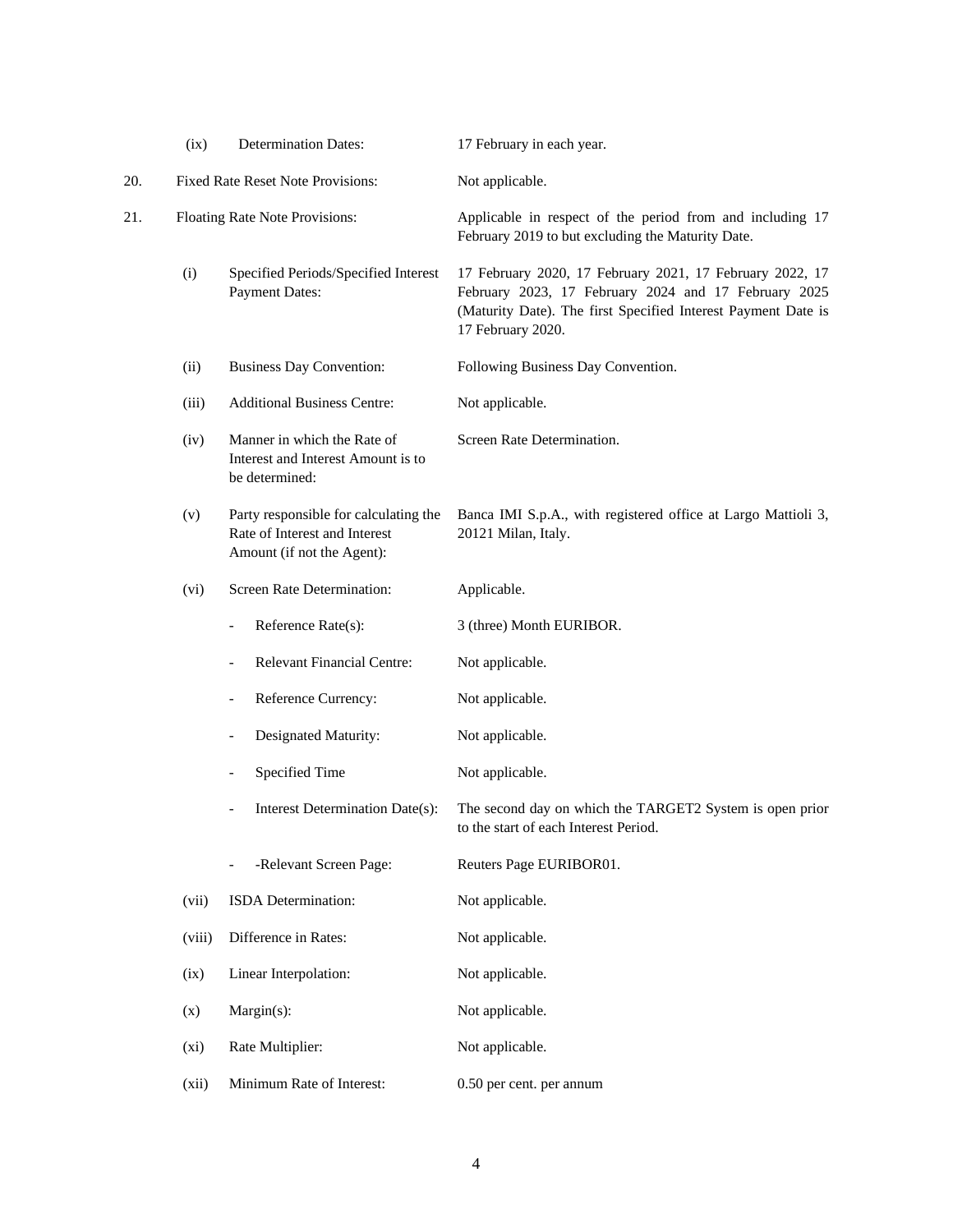|     | Maximum Rate of Interest:<br>(xiii)  | 3.00 per cent. per annum.                  |
|-----|--------------------------------------|--------------------------------------------|
|     | Day Count Fraction:<br>(xiv)         | Actual/Actual (ICMA) following unadjusted. |
| 22. | Change of Interest Basis Provisions: | Not applicable.                            |
| 23. | <b>Zero Coupon Note Provisions:</b>  | Not applicable.                            |

# **PROVISIONS RELATING TO REDEMPTION**

| 24. | Issuer Call:                                                                                                                                                             | Not applicable.                   |
|-----|--------------------------------------------------------------------------------------------------------------------------------------------------------------------------|-----------------------------------|
| 25. | <b>Investor Put:</b>                                                                                                                                                     | Not applicable.                   |
| 26. | Final Redemption Amount of each Note:                                                                                                                                    | EUR 1,000 per Calculation Amount. |
| 27. | Early Redemption Amount of each Note<br>payable on redemption for taxation reasons<br>or on event of default and/or the method of<br>calculating the same (if required): | EUR 1,000 per Calculation Amount. |

# **GENERAL PROVISIONS APPLICABLE TO THE NOTES**

| 28. | Form of Notes: |                                                                                                             |                                                                                                                                              |  |
|-----|----------------|-------------------------------------------------------------------------------------------------------------|----------------------------------------------------------------------------------------------------------------------------------------------|--|
|     | (a)            | Form of Notes:                                                                                              | Temporary Global Note exchangeable for a Permanent Global<br>Note which is exchangeable for definitive Notes only upon an<br>Exchange Event. |  |
|     | (b)            | New Global Note:                                                                                            | Yes.                                                                                                                                         |  |
| 29. |                | Additional Financial Centre(s):                                                                             | Not applicable.                                                                                                                              |  |
| 30. |                | Talons for future Coupons to be attached to<br>definitive Notes (and dates on which such<br>Talons mature): | Not applicable.                                                                                                                              |  |

## **LISTING AND ADMISSION TO TRADING APPLICATION**

These Final Terms comprise the final terms required for issue and public offer in the Public Offer Jurisdictions and admission to trading on the Irish Stock Exchange, of the Notes described herein pursuant to the Euro Medium Term Note Programme of Banca IMI S.p.A..

#### **RESPONSIBILITY**

The Issuer accepts responsibility for the information contained in these Final Terms.

Signed on behalf of Banca IMI S.p.A.:

By: .........................................................

*Duly authorised*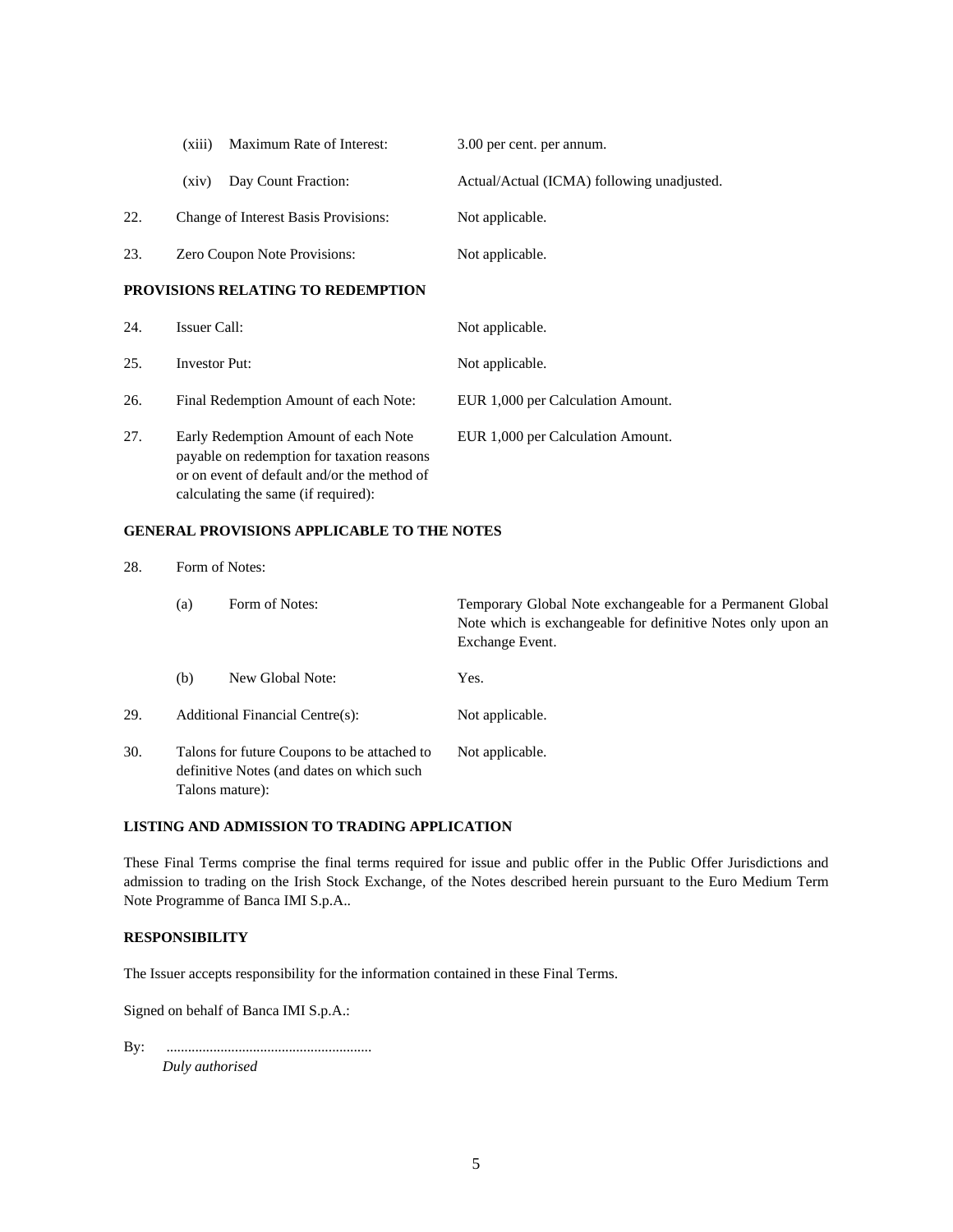#### **PART B – OTHER INFORMATION**

#### **1. LISTING AND ADMISSION TO TRADING**

- (i) Listing: Ireland.
- (ii) Admission to trading Application for Notes has been made for listing on the Official List of the Irish Stock Exchange and for admission to trading on the Regulated Market of the Irish Stock Exchange.

Application for Notes has also been made for admission to trading on the Italian multilateral trading facility EuroTLX, which is not a regulated market for the purposes of directive 2004/39/EC as amended from time to time.

Application may also be made by the Issuer (or on its behalf) to list the Notes on such further or other stock exchanges or regulated markets or admitted to trading on such other trading venues (including without limitation multilateral trading facilities) as the Issuer may determine.

(iii) Estimate of total expenses related to admission to trading: EUR 600.

#### **2. RATINGS**

Ratings: At the date of these Final Terms, the Issuer is rated Baa1 (longterm) and P-2 (short-term) with stable outlook by Moody's Italia S.r.l. **(Moody's**), BBB- (long-term) and A-3 (short-term) with stable outlook by Standard & Poor's Credit Market Services Italy S.r.l. (**Standard & Poor's**) and BBB+ (long-term) and F2 (shortterm) with negative outlook by Fitch Ratings Ltd. (**Fitch**).

> Not applicable. No ratings have been assigned to the Notes at the request of or with the cooperation of the Issuer in the rating process.

#### **3. NOTIFICATION**

The Central Bank of Ireland has provided the *Commissione Nazionale per le Società e la Borsa* (CONSOB) with a certificate of approval attesting that the Base Prospectus has been drawn up in accordance with the Prospectus Directive.

## **4. INTERESTS OF NATURAL AND LEGAL PERSONS INVOLVED IN THE ISSUE**

Banca IMI is a shareholder of EuroTLX SIM S.p.A. who manages the multilateral trading facility EuroTLX on which application for the trading of the Notes thereof is expected to be made by the Issuer.

Save for any fees payable to the Managers, so far as the Issuer is aware, no person involved in the issue of the Notes has an interest material to the Offer.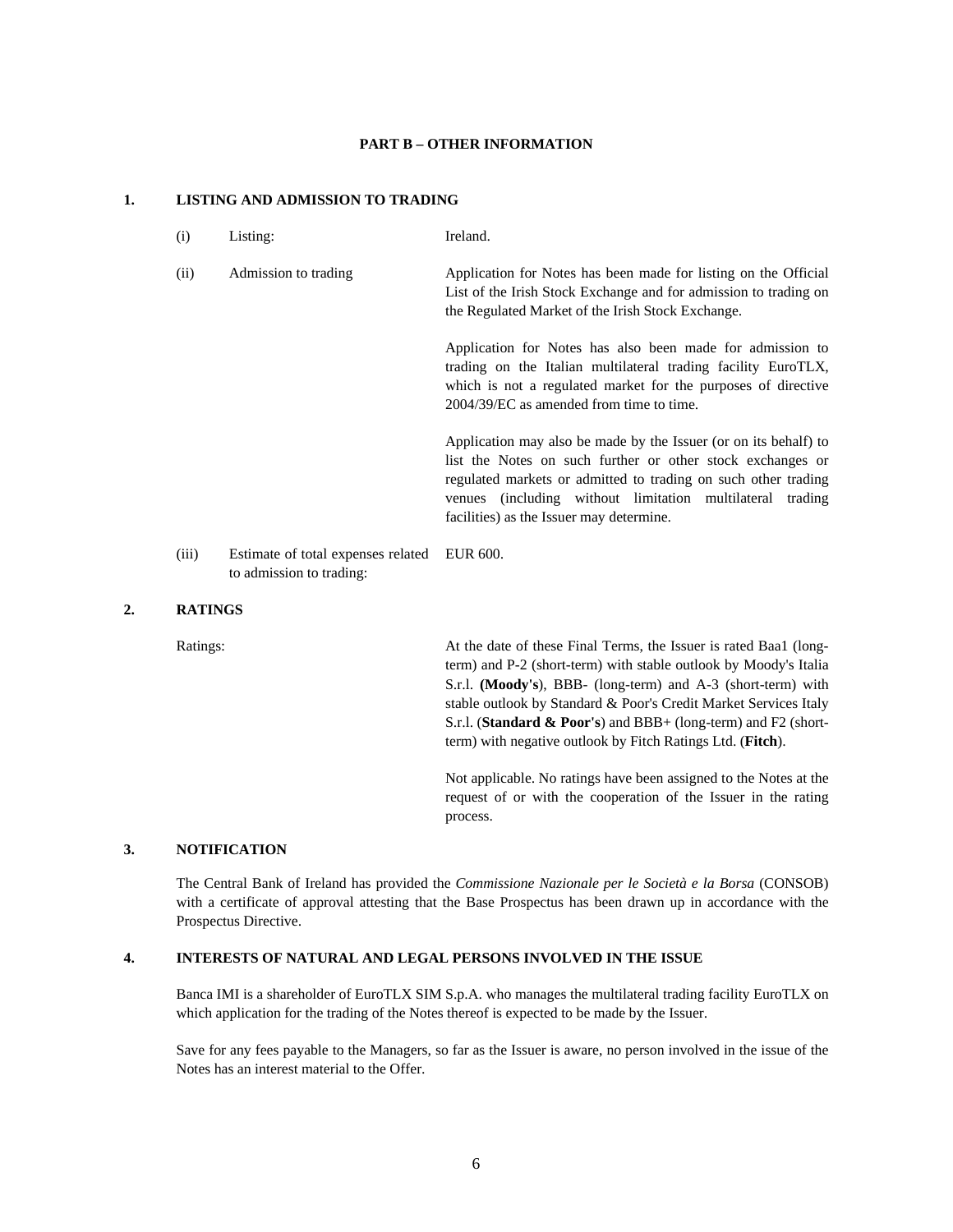# **5. REASONS FOR THE OFFER, ESTIMATED NET PROCEEDS AND TOTAL EXPENSES**

| (i)   | Reasons for the offer:    | See "Use of Proceeds" wording in Base Prospectus.                                                                                                                                                                                                                                                              |
|-------|---------------------------|----------------------------------------------------------------------------------------------------------------------------------------------------------------------------------------------------------------------------------------------------------------------------------------------------------------|
| (ii)  | Estimated net proceeds:   | The net proceeds (net of the commissions referred to in item 9 of<br>this Part B below) of the issue of the Notes will be equal to EUR<br>145,500,000 assuming commissions referred to in item 9 of this<br>Part B below will be 3.00 per cent of the Issue Price in respect of<br>the aggregate Notes placed. |
| (iii) | Estimated total expenses: | The estimated total expenses that can be determined as of the<br>Issue Date are up to EUR 600 consisting of Listing Fees, such<br>expenses excluding certain out-of pocket expenses incurred or to<br>be incurred by or on behalf of the Issuer in connection with the<br>admission to trading of the Notes.   |
| YIELD |                           |                                                                                                                                                                                                                                                                                                                |

# Indication of yield: The yield is 1.067 per cent. per annum at maturity, calculated as the annual expected return as at the Issue Date on the basis of the Issue Price considering the Fixed Rate and the Minimum Rate.

It is not an indication of future yield.

# **7. HISTORIC INTEREST RATES**

**6.** 

Details of historic 3 (three) Month EURIBOR rates can be obtained from Reuters at page EURIBOR01.

# **8. OPERATIONAL INFORMATION**

| (i)   | <b>ISIN</b> Code:                                                                                                                                          | XS1534969511.             |
|-------|------------------------------------------------------------------------------------------------------------------------------------------------------------|---------------------------|
| (ii)  | Common Code:                                                                                                                                               | 153496951.                |
| (iii) | Any clearing system(s) other than<br>Euroclear Bank S.A./N.V. and<br>Clearstream Banking, société<br>anonyme and the relevant<br>identification number(s): | Not applicable.           |
| (iv)  | Delivery:                                                                                                                                                  | Delivery against payment. |
| (v)   | Names and addresses of<br>additional Paying Agent(s):                                                                                                      | Not applicable.           |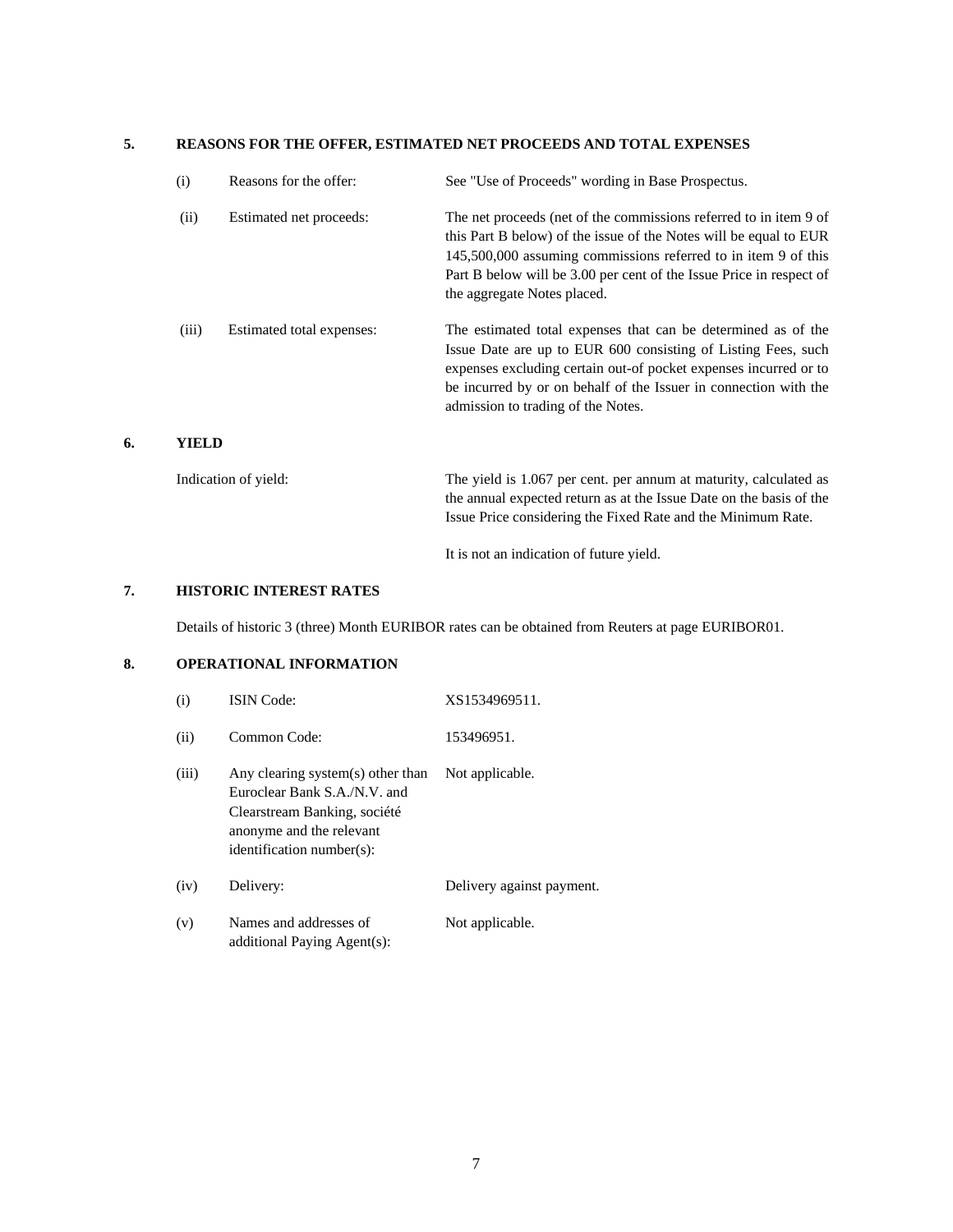(vi) Intended to be held in a manner which would allow Eurosystem eligibility: Yes. Note that the designation "yes" simply means that the Notes are intended upon issue to be deposited with one of the ICSDs as common safekeeper and does not necessarily mean that the Notes will be recognised as eligible collateral for Eurosystem monetary policy and intra day credit operations by the Eurosystem either upon issue or at any or all times during their life. Such recognition will depend upon satisfaction of the Eurosystem eligibility criteria.

# **9. DISTRIBUTION**

| (i)                                                                                                                         | If<br>syndicated,<br>and<br>names<br>addresses<br>of<br>Managers<br>and<br>underwriting commitments: | Not applicable.                                                                                                                                                                                                                                                                                                                                                                                                                                                                                                                                                                                                                                                              |
|-----------------------------------------------------------------------------------------------------------------------------|------------------------------------------------------------------------------------------------------|------------------------------------------------------------------------------------------------------------------------------------------------------------------------------------------------------------------------------------------------------------------------------------------------------------------------------------------------------------------------------------------------------------------------------------------------------------------------------------------------------------------------------------------------------------------------------------------------------------------------------------------------------------------------------|
| (ii)                                                                                                                        | Date of Subscription Agreement:                                                                      | Not applicable.                                                                                                                                                                                                                                                                                                                                                                                                                                                                                                                                                                                                                                                              |
| (iii)                                                                                                                       | <b>Stabilisation Manager:</b>                                                                        | Not applicable.                                                                                                                                                                                                                                                                                                                                                                                                                                                                                                                                                                                                                                                              |
| (iv)                                                                                                                        | If non-syndicated, name and<br>address of relevant Manager, if<br>applicable:                        | See paragraph 10 below.                                                                                                                                                                                                                                                                                                                                                                                                                                                                                                                                                                                                                                                      |
| (v)                                                                                                                         | Total commission and<br>concession:                                                                  | A commission payable to the Managers equal to 3.00 per cent of<br>the Aggregate Nominal Amount in respect of Notes placed up to<br>an aggregate of 60,000 Notes and in excess determined so that<br>the aggregate commission will be no higher than 3.50 per cent of<br>the Aggregate Nominal Amount of the aggregate Notes placed.                                                                                                                                                                                                                                                                                                                                          |
| (vi)                                                                                                                        | <b>US Selling Restrictions:</b>                                                                      | Reg. S compliance category 2; TEFRA D.                                                                                                                                                                                                                                                                                                                                                                                                                                                                                                                                                                                                                                       |
| (vii)                                                                                                                       | Public Offer:                                                                                        | Applicable.                                                                                                                                                                                                                                                                                                                                                                                                                                                                                                                                                                                                                                                                  |
| <b>Public Offer Jurisdictions:</b>                                                                                          |                                                                                                      | The Republic of Italy.                                                                                                                                                                                                                                                                                                                                                                                                                                                                                                                                                                                                                                                       |
| Offer Period:                                                                                                               |                                                                                                      | An offer (the "Offer") of the Notes may be made by the<br>Managers other than pursuant to Article 3(2) of the Prospectus<br>Directive in Italy ("Public Offer Jurisdiction") during the<br>period from 19 December 2016 to and including 15 February<br>2017 and, in respect of the placement by means of financial<br>advisors authorised to make off-premises offers (consulenti<br>finanziari abilitati all'offerta fuori sede), from 19 December<br>2016 to and including 8 February 2017 (the offer period, as it<br>may be amended in case of early closure or extension of the<br>Offer, the "Offer Period"), subject as provided in Paragraph 10<br>of Part B below. |
| Financial intermediaries granted specific<br>consent to use the Base Prospectus in<br>accordance with the Conditions in it: |                                                                                                      | Not applicable.                                                                                                                                                                                                                                                                                                                                                                                                                                                                                                                                                                                                                                                              |
| <b>General Consent:</b>                                                                                                     |                                                                                                      | Not applicable.                                                                                                                                                                                                                                                                                                                                                                                                                                                                                                                                                                                                                                                              |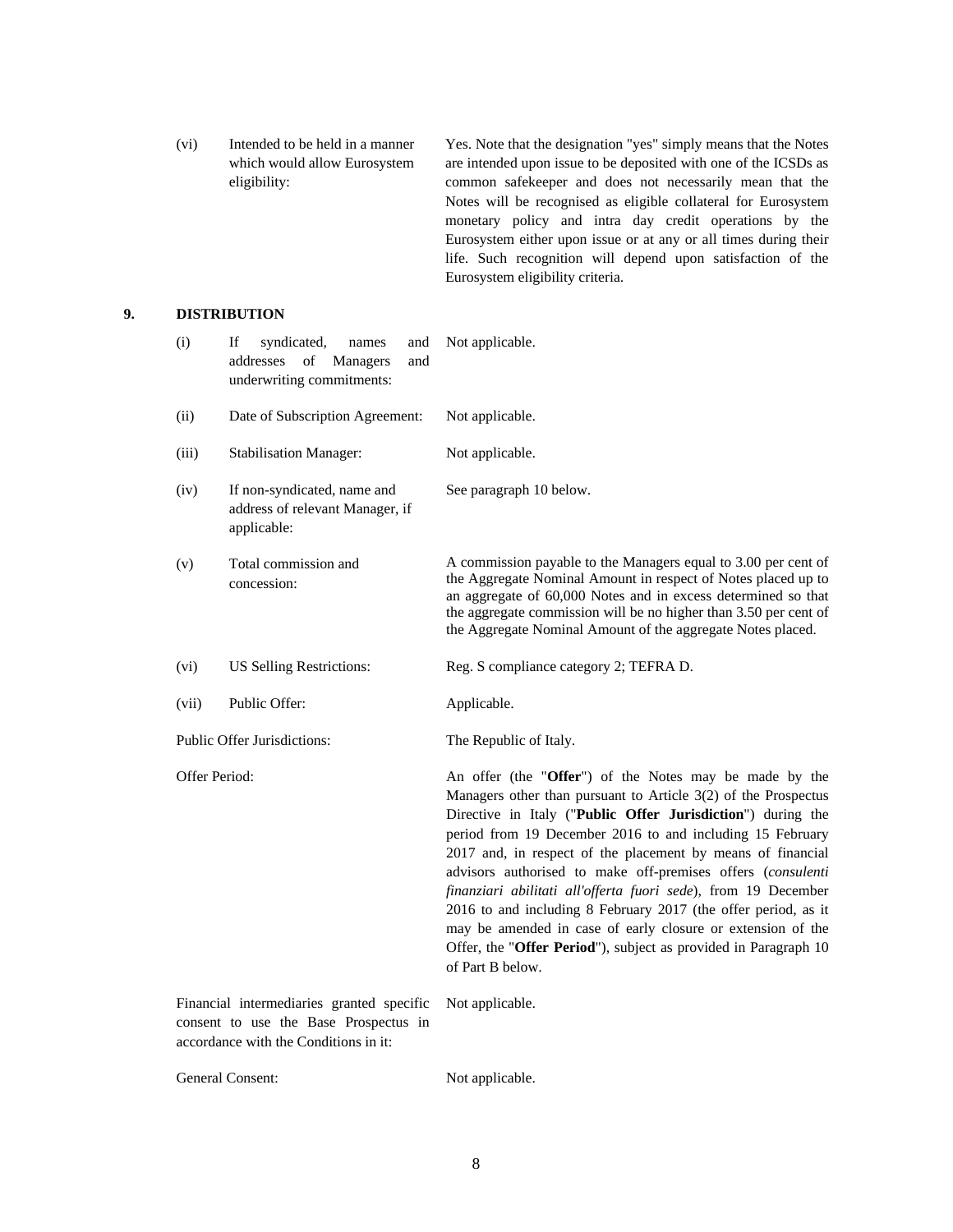Other Authorised Offeror Terms: Not applicable.

# **10. TERMS AND CONDITIONS OF THE OFFER**

| Offer Price:                                                                                   | Issue Price.                                                                                                                                                                                                                                                                                                                                                                                                                                                      |
|------------------------------------------------------------------------------------------------|-------------------------------------------------------------------------------------------------------------------------------------------------------------------------------------------------------------------------------------------------------------------------------------------------------------------------------------------------------------------------------------------------------------------------------------------------------------------|
|                                                                                                | Investors should take into consideration that the Offer Price<br>embeds placement commissions payable by the Issuer to the<br>Managers as described in Paragraph 9 of Part B above.                                                                                                                                                                                                                                                                               |
|                                                                                                | Investors should also take into consideration that when the Notes<br>are sold on the secondary market after the Offer Period, the<br>above mentioned commissions are not taken into consideration<br>in determining the price at which such Notes may be sold on the<br>secondary market.                                                                                                                                                                         |
| Conditions to which the offer is subject:                                                      | Offer of the Notes is conditional on their issue only.                                                                                                                                                                                                                                                                                                                                                                                                            |
| The time period, including any possible<br>amendments, during which the offer will<br>be open: | See Offer Period specified in paragraph 9 of PART B above.                                                                                                                                                                                                                                                                                                                                                                                                        |
| Description of the application process:                                                        | The Offer will be open during the Offer Period (as defined in the<br>Paragraph 9 of Part B above).                                                                                                                                                                                                                                                                                                                                                                |
|                                                                                                | The Notes are being offered to the public in Italy pursuant to<br>Articles 17 and 18 of the Prospectus Directive and the<br>implementing provisions in Italy.                                                                                                                                                                                                                                                                                                     |
|                                                                                                | The Issuer reserves the right, in its sole discretion, to close the<br>Offer Period early, also in circumstances where purchases of<br>Notes are not yet equal to the maximum amount offered of<br>150,000 Notes. Notice of the early closure of the Offer period<br>will be given by the Issuer by publication on the website of the<br>Issuer and the Managers. The early closure of the Offer will<br>become effective from the date specified in such notice. |
|                                                                                                | The Issuer reserves the right to postpone the closure of the Offer<br>Period, in order to extend the Offer Period. Notice of the<br>postponement of the closure of the Offer Period will be given by<br>publication of a notice on the website of the Issuer and the<br>Managers.                                                                                                                                                                                 |
|                                                                                                | The Issuer reserves the right to increase, during the Offer Period,<br>the maximum amount of Notes offered. The Issuer shall<br>forthwith give notice of any such increase by publication of a<br>notice on the website of the Issuer and the Managers.                                                                                                                                                                                                           |
|                                                                                                | The Issuer reserves the right, in its sole discretion, to revoke or<br>withdraw the Offer and the issue of the Notes at any time prior to<br>the Issue Date. Notice of revocation/withdrawal of the Offer will<br>be given by publication on the website of the Issuer and the                                                                                                                                                                                    |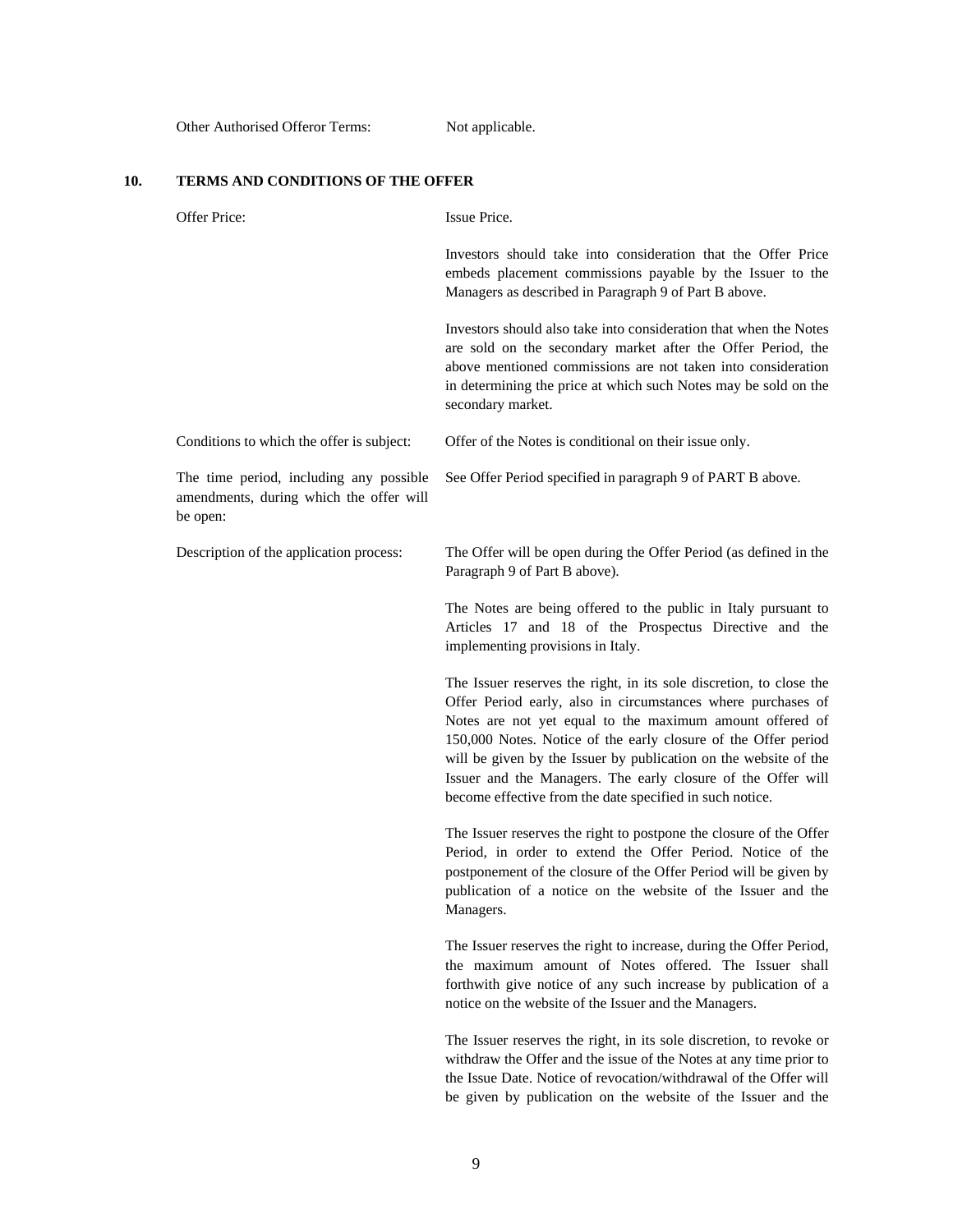Managers. Revocation/withdrawal of the Offer will be effective upon publication of such notice. Upon revocation/withdrawal of the Offer, all subscription applications will become void and of no effect, without further notice.

During the Offer Period, prospective investors may subscribe the Notes during normal Italian banking hours at the offices (*filiali*) of the Managers by filling in, duly executing (also by appropriate attorneys) and delivering a specific acceptance form (the "**Acceptance Form**") (*Scheda di Adesione*).

The Acceptance Form is available at each Manager's office.

Subscription of the Notes may also be made by means of financial advisors authorised to make off-premises offers (*consulenti finanziari abilitati all'offerta fuori sede*).

Subscription of the Notes may not be made by means of distance communications techniques.

There is no limit to the subscription application which may be filled in and delivered by the same prospective investor with the same or different Manager.

The subscription requests can be revoked by the potential investors through a specific request made at the office of the Manager which has received the relevant Acceptance Form within the last day of the Offer Period (i.e., for avoidance of any doubt, 15 February 2017) as amended in the event of an early closure or an extension of the Offer.

Once the revocation terms are expired, the subscription of the Notes is irrevocable.

In addition to what stated above, in respect of subscription of the Notes made by means of financial advisors authorised to make off-premises offers (*consulenti finanziari abilitati all'offerta fuori sede*), subscription will be effective only after seven days following completion of the Acceptance Form; by this deadline investor is fully entitled, at no cost and fees, to revoke its subscription by notice to the relevant Manager and/or the financial advisor authorised to make off-premises offers.

Details of the minimum and/or maximum amount of application: The Notes may be subscribed in a minimum lot of no. 1 Note (the "**Minimum Exercise Amount**") and an integral number of securities higher than the Minimum Exercise Amount and being an integral multiple of 1. There is no maximum amount of application within the

maximum number of securities offered of 150,000 Notes.

Description of possibility to reduce Not applicable. subscriptions and manner for refunding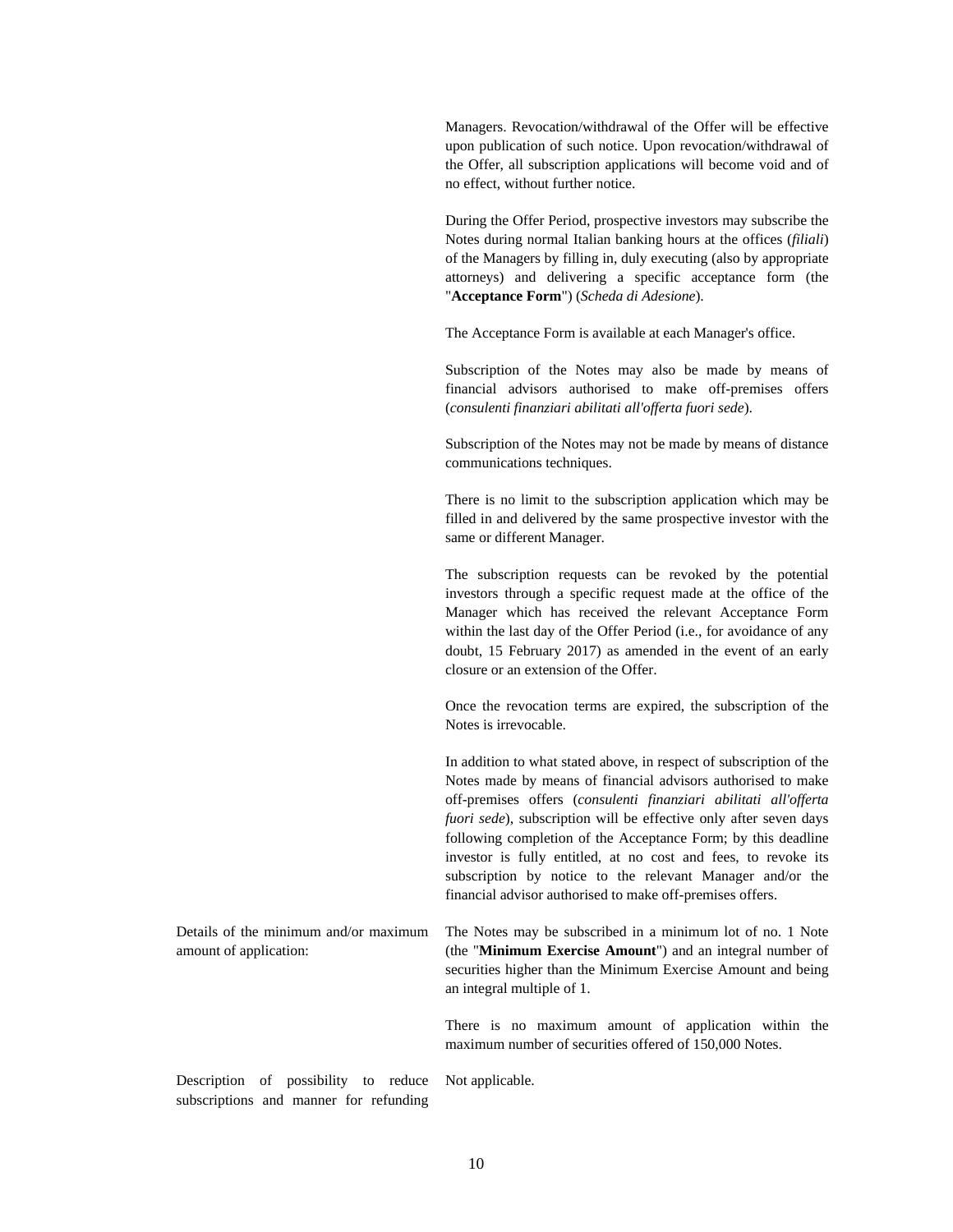excess amount paid by applicants:

| Details of the method and time limits for<br>paying up and delivering the Notes:                                                                       | The total consideration for the Notes subscribed must be made<br>by the investor on the Issue Date to the Manager's office which<br>has received the relevant subscription form.                                                                                                                                                                                                               |
|--------------------------------------------------------------------------------------------------------------------------------------------------------|------------------------------------------------------------------------------------------------------------------------------------------------------------------------------------------------------------------------------------------------------------------------------------------------------------------------------------------------------------------------------------------------|
|                                                                                                                                                        | The Notes will be delivered on the Issue Date, subsequent to the<br>payment of the Offer Price, to potential Noteholders in the<br>deposit accounts held, directly or indirectly, by the Managers at<br>Euroclear and/or Clearstream.                                                                                                                                                          |
| Manner in and date on which results of the<br>offer are to be made public:                                                                             | Not later than 5 days on which the TARGET2 System is open<br>following the closing of the Offer Period (as amended in the<br>event of early closure or extension of the Offer), the Issuer will<br>notify the public of the results of the Offer through a notice<br>published on the website of either the Issuer and the Managers.                                                           |
| Procedure for exercise of any right of pre-<br>emption, negotiability of subscription<br>rights and treatment of subscription rights<br>not exercised: | Not applicable.                                                                                                                                                                                                                                                                                                                                                                                |
| Whether tranche(s) have been reserved for<br>certain countries:                                                                                        | The Notes will be offered to the public only in Italy.                                                                                                                                                                                                                                                                                                                                         |
|                                                                                                                                                        | Qualified investors, as defined in Article 2 (i) (e) of the<br>Prospectus Directive, are allowed to subscribe any Notes.                                                                                                                                                                                                                                                                       |
| Process for notification to applicants of the<br>amount allotted and the indication whether                                                            | The Managers shall notify applicants with amounts allotted.                                                                                                                                                                                                                                                                                                                                    |
| dealing may begin before notification is<br>made:                                                                                                      | Subscription applications will be satisfied until reaching the<br>maximum Number of Notes offered of 150,000 Notes and<br>thereafter the Managers will immediately suspend receipt of<br>further subscription applications and the Offer Period will be<br>closed early by the Issuer accordingly to the procedure described<br>above.                                                         |
|                                                                                                                                                        | Upon the close of the Offer Period, in the event that,<br>notwithstanding the above, the aggregate amount of Notes<br>requested to be subscribed exceed the maximum Number of<br>Notes offered of 150,000 Notes, the Lead Manager will allot the<br>Notes in accordance with allotment criteria so to assure<br>transparency and equal treatment amongst all potential<br>subscribers thereof. |
| Amount of any expenses and taxes<br>specifically charged to the subscriber or                                                                          | No expenses and duties will be charged by the Issuer to the<br>subscribers of the Notes.                                                                                                                                                                                                                                                                                                       |
| purchaser:                                                                                                                                             | Investors should take into consideration that the Offer Price<br>embeds placement commissions payable by the Issuer to the<br>Managers as described in Paragraph 9 of Part B above.                                                                                                                                                                                                            |
| Name $(s)$ and address $(es)$ , to the extent<br>known to the Issuer, of the placers in the                                                            | Deutsche Bank S.p.A. with registered office at Piazza del<br>Calendario 3, 20126 Milan, Italy; and                                                                                                                                                                                                                                                                                             |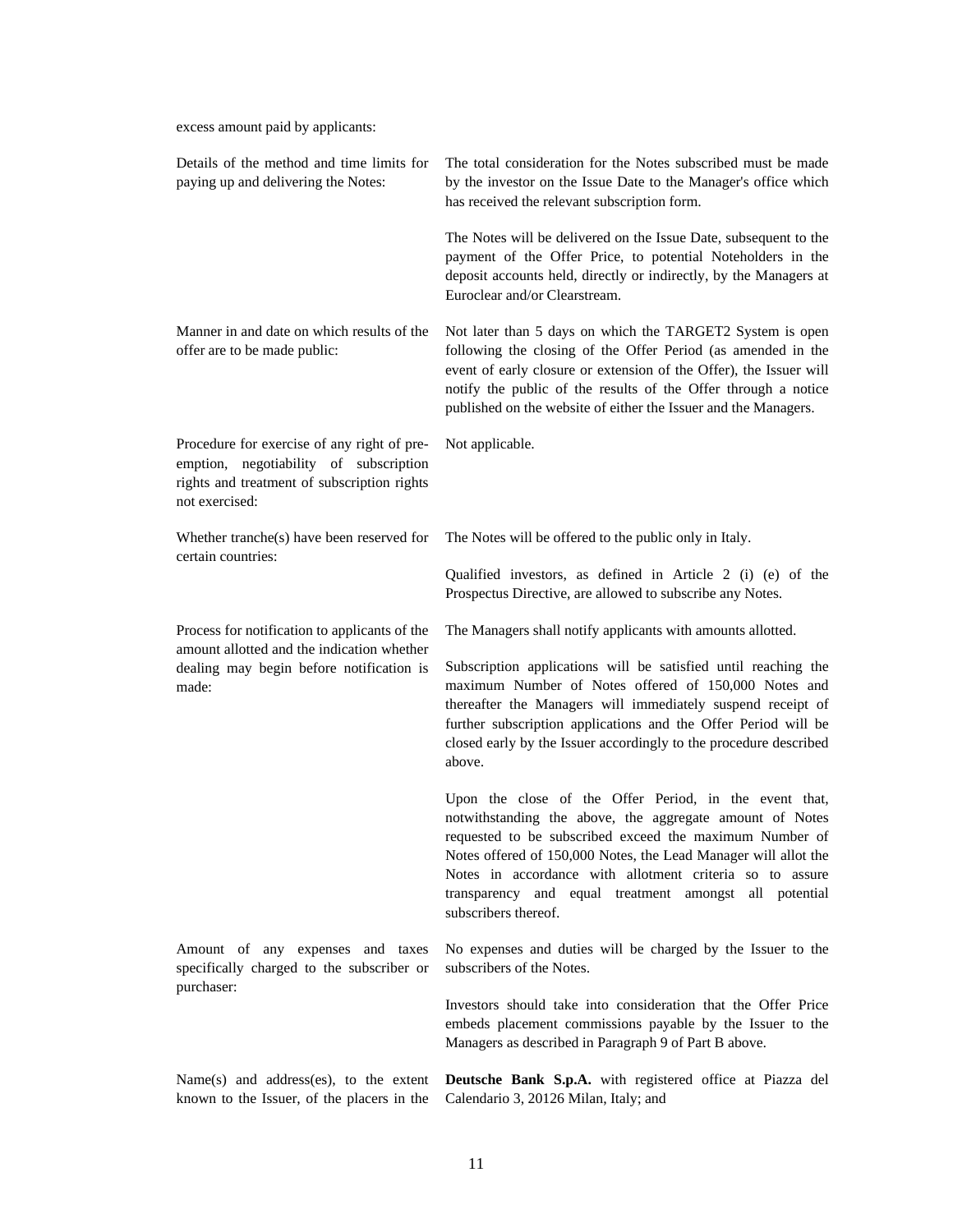various countries where the offer takes

place: **Finanza & Futuro Banca S.p.A.** with registered office at Piazza del Calendario 1, 20126 Milan, Italy

> (the "**Managers**" and each a "**Manager**") have agreed to place the Notes on a "best efforts" basis.

> Deutsche Bank S.p.A. will act as lead manager of the placement (*Responsabile del Collocamento* as defined under article 93-bis of the Legislative Decree of 24 February 1998, n. 58, as, as from time to time amended (the "**Financial Services Act**")) (the "**Lead Manager**").

> The Issuer and the Managers have agreed under a placement agreement (the "**Placement Agreement**") the Managers will place the Notes without a firm commitment. The Placement Agreement will be dated on or about 16 December 2016.

Not applicable.

Name(s) and address(es) of the entities which have a firm commitment to act as intermediaries in secondary market trading, providing liquidity through bid and offer rates and description of the main terms of its/their commitment: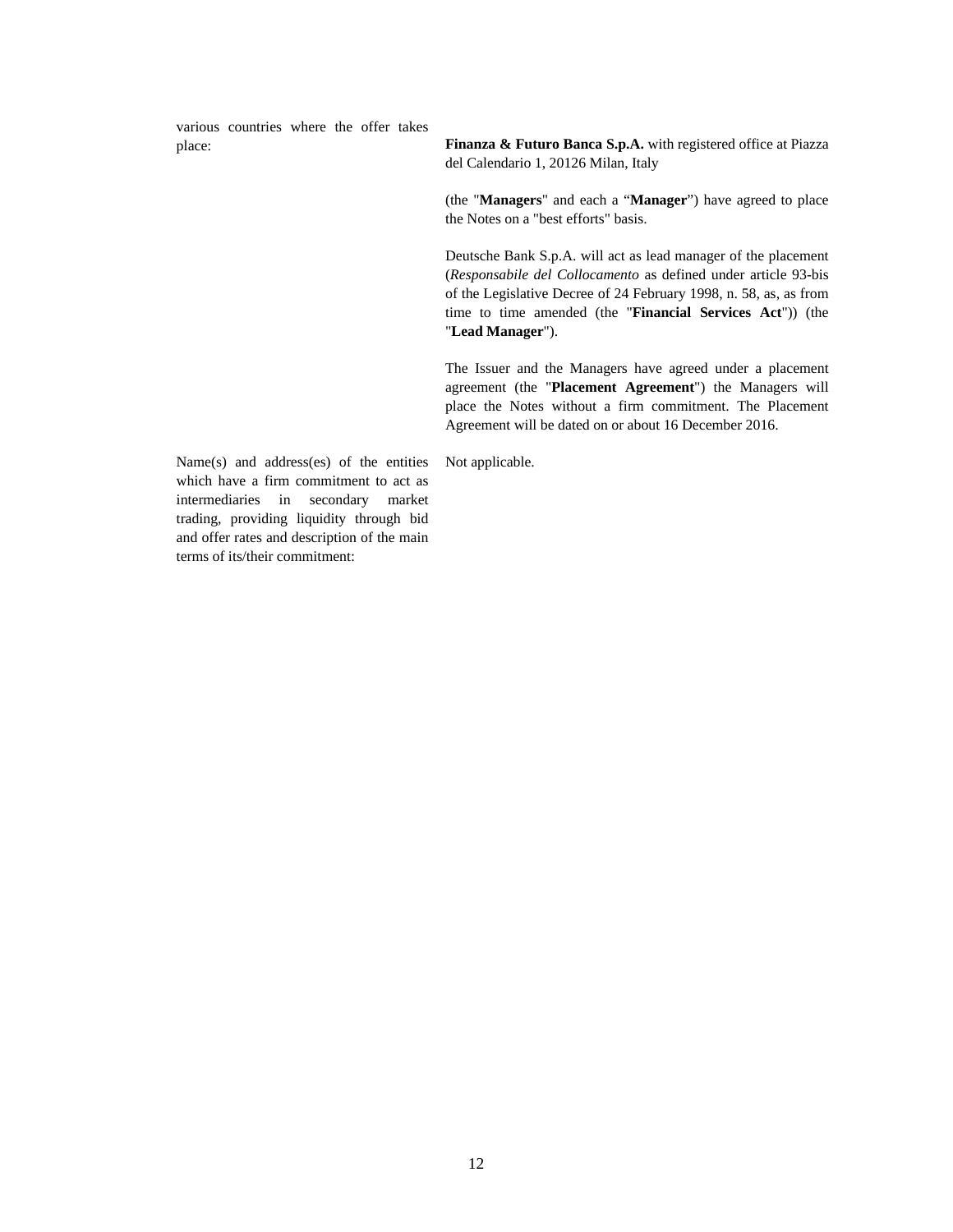## **APPLICABLE FINAL TERMS - SUMMARY OF THE NOTES**

*Summaries are made up of disclosure requirements known as* "*"Elements*"*. These Elements are numbered in Sections A – E (A.1 – E.7).* 

*This Summary contains all the Elements required to be included in a summary for this type of Notes and Issuer. Because some Elements are not required to be addressed, there may be gaps in the numbering sequence of the Elements.* 

*Even though an Element may be required to be inserted in the summary because of the type of Notes and Issuer, it is possible that no relevant information can be given regarding the Element. In this case a short description of the Element is included in the summary with the mention of "not applicable".* 

# **Element A.1** *This summary should be read as an introduction to the Base Prospectus and the applicable Final Terms. Any decision to invest in any Notes should be based on a consideration of this Base Prospectus as a whole, including any documents incorporated by reference and the applicable Final Terms. Where a claim relating to information contained in the Base Prospectus and the applicable Final Terms is brought before a court in a Member State of the European Economic Area, the plaintiff may, under the national legislation of the Member State where the claim is brought, be required to bear the costs of translating the Base Prospectus and the applicable Final Terms before the legal proceedings are initiated. Civil liability attaches to the Issuer solely on the basis of this summary, including any translation of it, but only if the summary is misleading, inaccurate or inconsistent when read together with the other parts of this Base Prospectus and the applicable Final Terms or, following the implementation of the relevant provisions of Directive 2010/73/EU in the relevant Member State, it does not provide, when read together with the other parts of this Base Prospectus and the applicable Final Terms, key information in order to aid investors when considering whether to invest in the Notes.*  **A.2** *Not applicable – The Issuer does not consent to the use of the Base Prospectus for subsequent resales.*

# **SECTION A – INTRODUCTION AND WARNINGS**

#### **SECTION B – ISSUER**

| <b>Element</b> |                                                                                                                           |
|----------------|---------------------------------------------------------------------------------------------------------------------------|
|                | Legal and commercial name of the Issuer                                                                                   |
| B.1            |                                                                                                                           |
|                | Banca IMI S.p.A                                                                                                           |
|                |                                                                                                                           |
|                | Domicile / legal form / legislation / country of incorporation                                                            |
| B.2            |                                                                                                                           |
|                | The Issuer is incorporated as a <i>società per azioni</i> with limited liability under the laws of the Republic of Italy. |
|                | The Issuer is registered with the Companies' Register of Milan under No. 04377700150. Its registered office is            |
|                | at Largo Mattioli 3, 20121 Milan, with telephone number $+390272611$ .                                                    |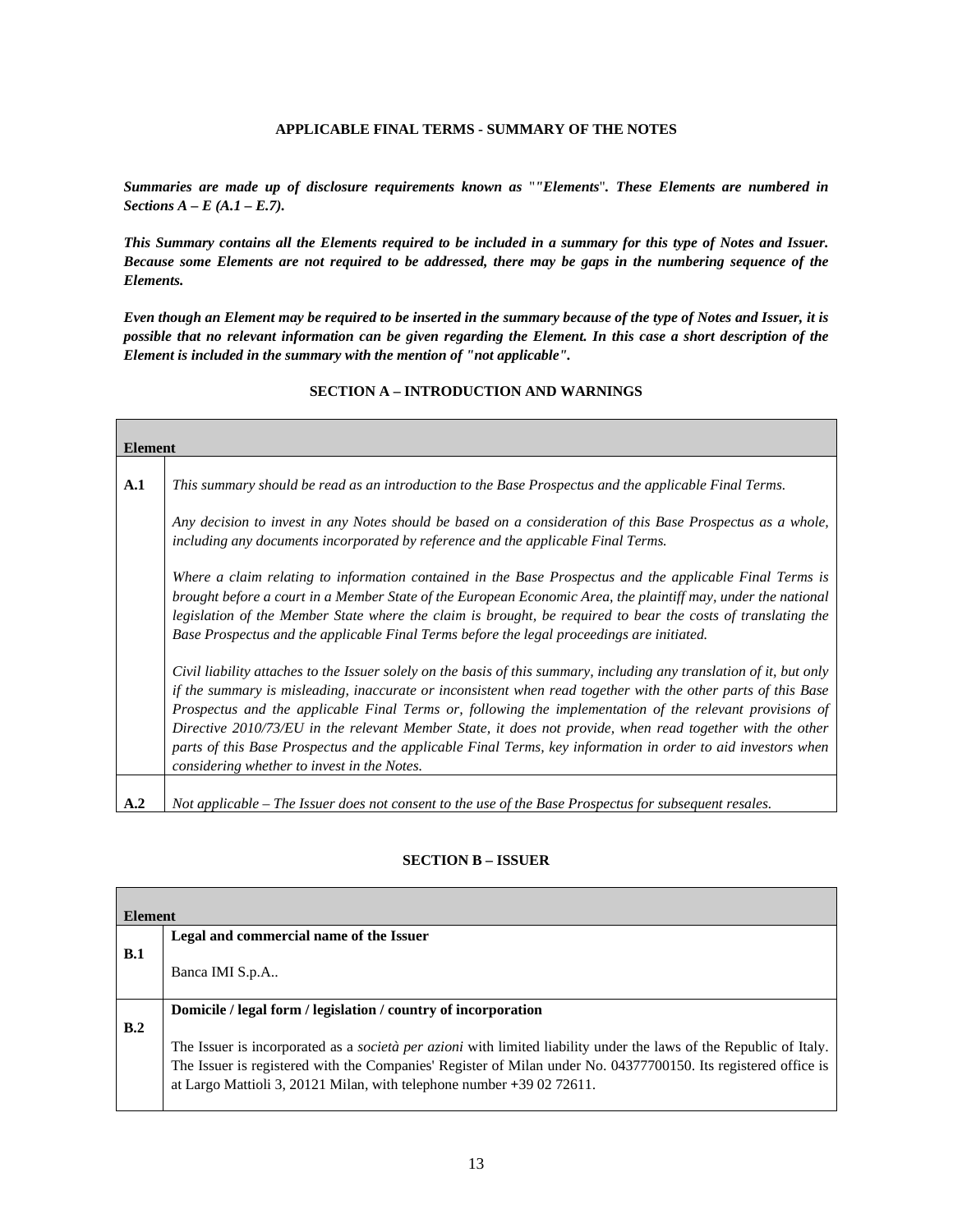| B.4b        |                                                                                            |                         |                                                                                                                  |
|-------------|--------------------------------------------------------------------------------------------|-------------------------|------------------------------------------------------------------------------------------------------------------|
|             | likely to have a material effect on the Issuer's prospects for its current financial year. |                         | Not applicable - There are no known trends, uncertainties, demands, commitments or events that are reasonably    |
|             | <b>Description of the Group</b>                                                            |                         |                                                                                                                  |
| B.5         |                                                                                            |                         |                                                                                                                  |
|             | the parent company.                                                                        |                         | The Issuer is a company belonging to the Intesa Sanpaolo banking group, of which Intesa Sanpaolo S.p.A. is       |
| B.9         | <b>Profit forecast or estimate</b>                                                         |                         |                                                                                                                  |
|             | Not applicable - No profit forecasts or estimates have been made in the Base Prospectus.   |                         |                                                                                                                  |
| B.10        | <b>Audit report qualifications</b>                                                         |                         |                                                                                                                  |
|             |                                                                                            |                         | Not applicable - No qualifications are contained in any audit report included in the Base Prospectus.            |
| <b>B.12</b> | Selected historical key financial information                                              |                         |                                                                                                                  |
|             |                                                                                            |                         | The audited consolidated balance sheets and income statements as of, and for each of the years ended, 31         |
|             |                                                                                            |                         | December 2014 and 2015 have been extracted without any adjustment from, and are qualified by reference to        |
|             |                                                                                            |                         | and should be read in conjunction with, the Issuer's consolidated financial statements in respect of those dates |
|             | and periods:                                                                               |                         |                                                                                                                  |
|             |                                                                                            |                         |                                                                                                                  |
|             |                                                                                            |                         |                                                                                                                  |
|             | corresponding figures for the year ending 31 December 2014                                 |                         | Audited Consolidated Balance Sheets for the year ending 31 December 2015 compared with                           |
|             | <b>Assets</b>                                                                              | 31                      | 31                                                                                                               |
|             |                                                                                            | <b>December</b><br>2015 | <b>December</b><br>2014                                                                                          |
|             |                                                                                            | (EUR thousand)          |                                                                                                                  |
|             | Cash and cash equivalents                                                                  | $\overline{4}$          | 3                                                                                                                |
|             | Financial assets held for trading                                                          | 56,954,580              | 61,620,174                                                                                                       |
|             | Available-for-sale financial assets                                                        | 11,643,236              | 8,106,027                                                                                                        |
|             | Due from banks                                                                             | 60,923,615              | 53,979,092                                                                                                       |
|             | Loans to customers                                                                         | 23,353,892              | 22,440,904                                                                                                       |
|             | Hedging derivatives                                                                        | 203,228                 | 323,864                                                                                                          |
|             | Equity investments                                                                         | 13,324                  | 12,175                                                                                                           |
|             | Property and equipment                                                                     | 878                     | 1,031                                                                                                            |
|             | Intangible assets                                                                          | 287                     | 327                                                                                                              |
|             | of which:                                                                                  |                         |                                                                                                                  |
|             | - goodwill                                                                                 |                         |                                                                                                                  |
|             | Tax assets                                                                                 | 502,230                 | 455,103                                                                                                          |
|             | a) current                                                                                 | 292,543                 | 261,796                                                                                                          |
|             | b) deferred                                                                                | 209,687                 | 193,307                                                                                                          |
|             | Other assets                                                                               | 445,523                 | 454,874                                                                                                          |
|             | <b>Total Assets</b>                                                                        | 154,040,797             | 147,393,574                                                                                                      |
|             | <b>Liabilities and Equity</b>                                                              | 31                      | 31                                                                                                               |
|             |                                                                                            | <b>December</b><br>2015 | <b>December</b><br>2014                                                                                          |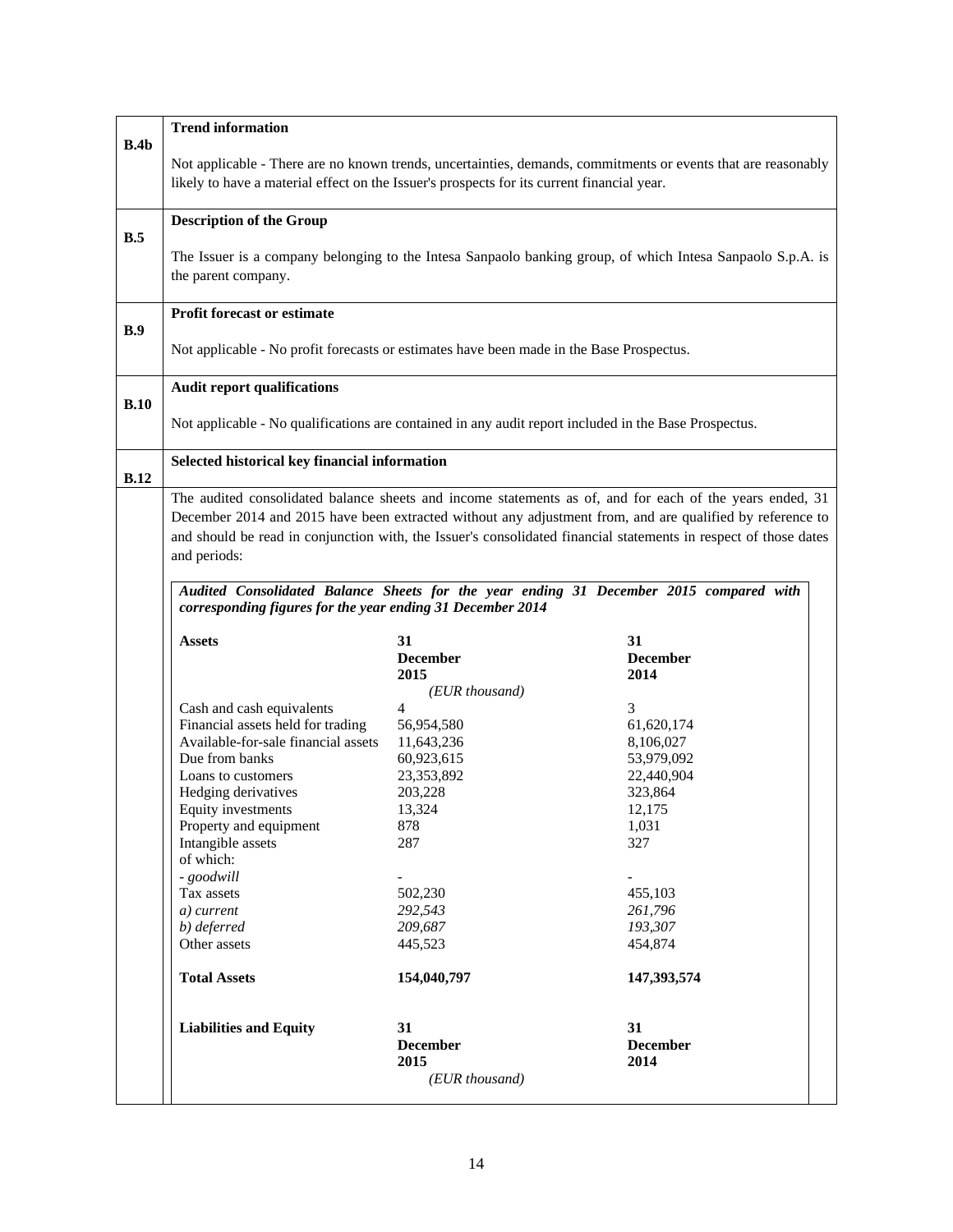| Due to banks                            | 68,073,695  | 53,046,794  |
|-----------------------------------------|-------------|-------------|
| Due to customers                        | 16,026,878  | 11,158,308  |
| Securities issued                       | 13,866,789  | 21,482,603  |
| Financial<br>liabilities<br>held<br>for | 51,653,544  | 56,939,378  |
| trading                                 |             |             |
| Financial liabilities at fair value     |             |             |
| through profit and loss                 |             |             |
| Hedging derivatives                     | 164,568     | 463,170     |
| Tax liabilities                         | 342,293     | 364,346     |
| a) current                              | 325,988     | 327,905     |
| b) deferred                             | 16,305      | 36,441      |
| Other liabilities                       | 587,215     | 249,266     |
| Post-employment benefits                | 8,743       | 9,780       |
| Provisions for risks and charges        | 24,074      | 30,489      |
| similar<br>pensions<br>and<br>a)        | 12          | 12          |
| obligations                             |             |             |
| b) other provisions                     | 24,062      | 30,477      |
| Fair value reserves                     | (50,076)    | 49,105      |
| Reserves                                | 1,573,629   | 1,550,686   |
| Share premium reserve                   | 581,260     | 581,260     |
| Share capital                           | 962,464     | 962,464     |
| Equity<br>attributable<br>to<br>non-    |             |             |
| controlling interests $(+/-)$           |             |             |
| Profit for the year                     | 533,715     | 505,925     |
| <b>Total Liabilities and Equity</b>     | 154,040,797 | 147,393,574 |

*Audited Consolidated Income Statements for the year ending 31 December 2015 compared with corresponding figures for the year ending 31 December 2014* 

|                                                   | 31<br><b>December</b><br>2015 | 31<br><b>December</b><br>2014 |
|---------------------------------------------------|-------------------------------|-------------------------------|
|                                                   | (EUR thousand)                |                               |
| Interest and similar income                       | 1,470,106                     | 2,041,034                     |
| Interest and similar expense                      | (891,695)                     | (1,323,488)                   |
| Net interest income                               | 578,411                       | 717,546                       |
| Fee and commission income                         | 488,754                       | 477,787                       |
| Fee and commission expense                        | (230,529)                     | (269, 288)                    |
| Net fee and commission income                     | 258,225                       | 208,499                       |
| Dividends and similar income                      | 41,092                        | 36,550                        |
| Profits (Losses) on trading                       | 328,785                       | 296,232                       |
| Profit (Losses) on hedging                        | 7,797                         | 56                            |
| Profits (Losses) on disposal or<br>repurchase of: | 184,890                       | 37,197                        |
| a) loans and receivables                          | (34, 912)                     | (16, 504)                     |
| b) available-for-sale financial                   | 274.519                       | 188,639                       |
| assets                                            |                               |                               |
| c) held-to-maturity investments                   |                               |                               |
| d) financial liabilities                          | (54,717)                      | (134, 938)                    |
| <b>Total income</b>                               | 1,399,200                     | 1,296,080                     |
| Impairment<br>losses/reversal<br>of               | 2,942                         | (125, 238)                    |
| impairment losses on:                             |                               |                               |
| a) loans and receivables                          | (421)                         | (123, 807)                    |
| b) available-for-sale financial                   | (5,850)                       | (628)                         |
| assets                                            |                               |                               |
| c) held-to-maturity investments                   |                               |                               |
| d) other financial assets                         | 9,213                         | (803)                         |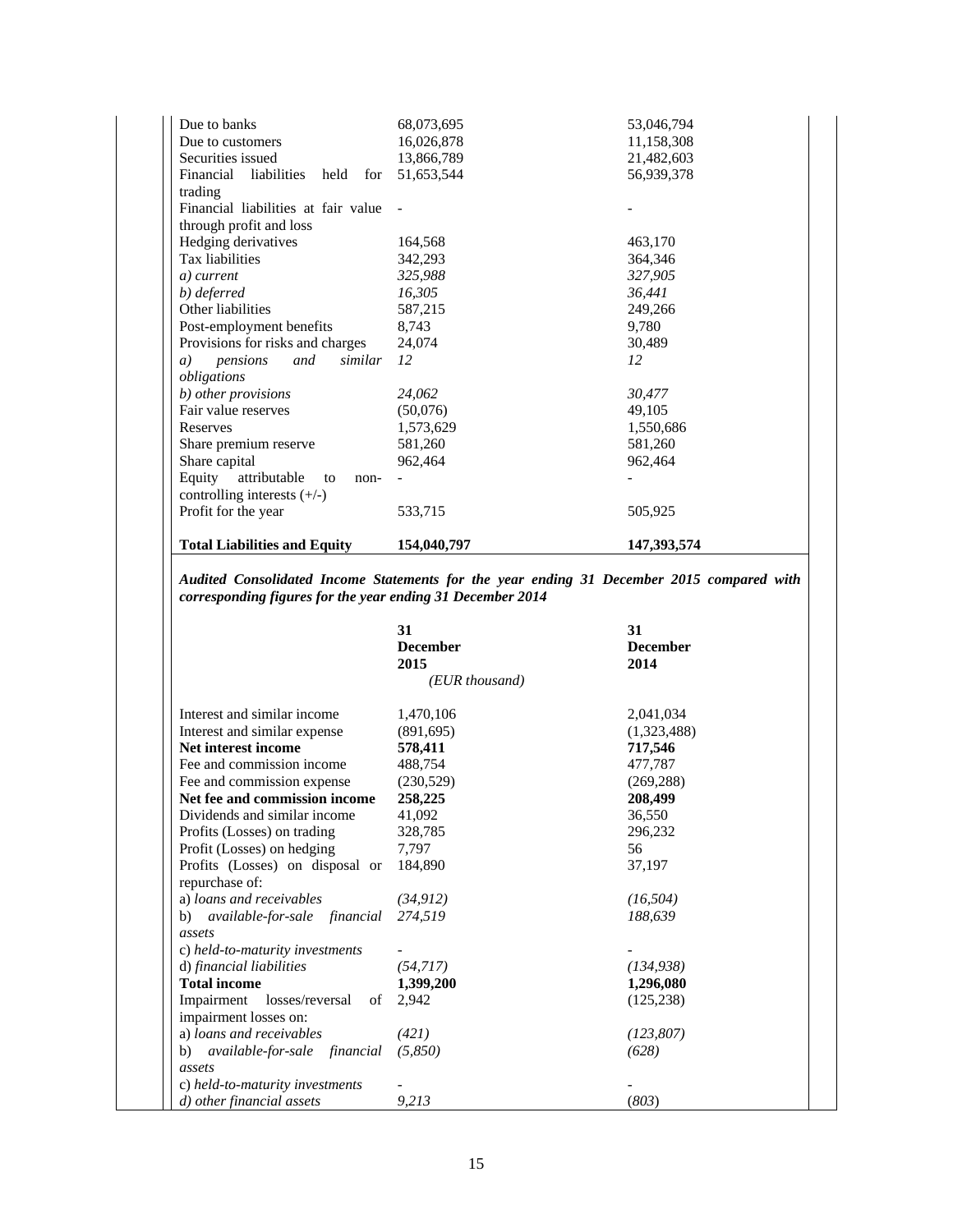|             | Net financial income<br>Net banking and insurance<br>income                                                                                                                                                  | 1,402,142<br>1,402,142                                                                                                                                                                                           | 1,170,842<br>1,170,842 |
|-------------|--------------------------------------------------------------------------------------------------------------------------------------------------------------------------------------------------------------|------------------------------------------------------------------------------------------------------------------------------------------------------------------------------------------------------------------|------------------------|
|             | Administrative expenses                                                                                                                                                                                      | (595, 882)                                                                                                                                                                                                       | (407, 281)             |
|             | a) personnel expenses                                                                                                                                                                                        | (162, 051)                                                                                                                                                                                                       | (140, 636)             |
|             | b) other administrative expenses                                                                                                                                                                             | (433, 831)                                                                                                                                                                                                       | (266, 645)             |
|             | Net accruals to provision for risks                                                                                                                                                                          | 1,700                                                                                                                                                                                                            | (3,000)                |
|             | and charges                                                                                                                                                                                                  |                                                                                                                                                                                                                  |                        |
|             | Depreciation and net impairment<br>losses on property and equipment                                                                                                                                          | (475)                                                                                                                                                                                                            | (451)                  |
|             | Amortisation and net impairment<br>losses on intangible assets                                                                                                                                               | (73)                                                                                                                                                                                                             | (77)                   |
|             | Other<br>operating<br>income<br>(expenses)                                                                                                                                                                   | 3,204                                                                                                                                                                                                            | 3,340                  |
|             | <b>Operating expenses</b>                                                                                                                                                                                    |                                                                                                                                                                                                                  |                        |
|             | Net gains on sales of equity                                                                                                                                                                                 | (591, 526)<br>6,840                                                                                                                                                                                              | (407, 469)             |
|             | investments                                                                                                                                                                                                  |                                                                                                                                                                                                                  | 14,225                 |
|             | Pre-tax profit from continuing<br>operations                                                                                                                                                                 | 817,456                                                                                                                                                                                                          | 777,598                |
|             | Income tax expense                                                                                                                                                                                           | (283,741)                                                                                                                                                                                                        | (271, 673)             |
|             | Post-tax profit from continuing                                                                                                                                                                              | 533,715                                                                                                                                                                                                          | 505,925                |
|             | operations                                                                                                                                                                                                   |                                                                                                                                                                                                                  |                        |
|             | Profit for the year                                                                                                                                                                                          | 533,715                                                                                                                                                                                                          | 505,925                |
|             | Profit (loss) attributable to non-                                                                                                                                                                           |                                                                                                                                                                                                                  |                        |
|             | controlling interests                                                                                                                                                                                        |                                                                                                                                                                                                                  |                        |
|             | attributable<br>Profit<br>to<br>the                                                                                                                                                                          | 533,715                                                                                                                                                                                                          | 505,925                |
|             | owners of the parent                                                                                                                                                                                         |                                                                                                                                                                                                                  |                        |
|             |                                                                                                                                                                                                              |                                                                                                                                                                                                                  |                        |
|             |                                                                                                                                                                                                              |                                                                                                                                                                                                                  |                        |
|             | Statements of no significant or material adverse change<br>2015.                                                                                                                                             | There has been no significant change in the financial or trading position of the Issuer since 31 December<br>2015 and there has been no material adverse change in the prospects of the Issuer since 31 December |                        |
| B.13        | Events impacting the Issuer's solvency                                                                                                                                                                       |                                                                                                                                                                                                                  |                        |
|             |                                                                                                                                                                                                              | Not Applicable - There are no recent events particular to the Issuer which are to a material extent relevant to the                                                                                              |                        |
|             | evaluation of the Issuer's solvency.                                                                                                                                                                         |                                                                                                                                                                                                                  |                        |
|             | Dependence upon other group entities                                                                                                                                                                         |                                                                                                                                                                                                                  |                        |
| <b>B.14</b> |                                                                                                                                                                                                              |                                                                                                                                                                                                                  |                        |
|             |                                                                                                                                                                                                              |                                                                                                                                                                                                                  |                        |
|             | The Issuer is subject to the management and co-ordination of its sole shareholder, Intesa Sanpaolo S.p.A.,<br>which is the parent company of the Intesa Sanpaolo banking group, to which the Issuer belongs. |                                                                                                                                                                                                                  |                        |
|             |                                                                                                                                                                                                              |                                                                                                                                                                                                                  |                        |
|             | <b>Principal activities</b>                                                                                                                                                                                  |                                                                                                                                                                                                                  |                        |
| <b>B.15</b> |                                                                                                                                                                                                              |                                                                                                                                                                                                                  |                        |
|             |                                                                                                                                                                                                              | The Issuer is a banking institution established under the laws of the Republic of Italy engaged in investment                                                                                                    |                        |
|             |                                                                                                                                                                                                              | banking activities. The Issuer is the investment banking arm and securities firm of Gruppo Intesa Sanpaolo and                                                                                                   |                        |
|             |                                                                                                                                                                                                              | it offers a wide range of capital markets, investment banking and special lending services to a diversified client                                                                                               |                        |
|             |                                                                                                                                                                                                              |                                                                                                                                                                                                                  |                        |
|             |                                                                                                                                                                                                              | base including banks, companies, institutional investors, entities and public bodies. The Issuer's business is                                                                                                   |                        |
|             |                                                                                                                                                                                                              | divided into three business divisions: Global Markets, Investment Banking and Structured Finance.                                                                                                                |                        |
|             | <b>Controlling shareholders</b>                                                                                                                                                                              |                                                                                                                                                                                                                  |                        |
| <b>B.16</b> |                                                                                                                                                                                                              |                                                                                                                                                                                                                  |                        |
|             |                                                                                                                                                                                                              | The Issuer is a wholly-owned direct subsidiary of Intesa Sanpaolo S.p.A., the parent company of the Intesa                                                                                                       |                        |
|             | Sanpaolo banking group.                                                                                                                                                                                      |                                                                                                                                                                                                                  |                        |
|             |                                                                                                                                                                                                              |                                                                                                                                                                                                                  |                        |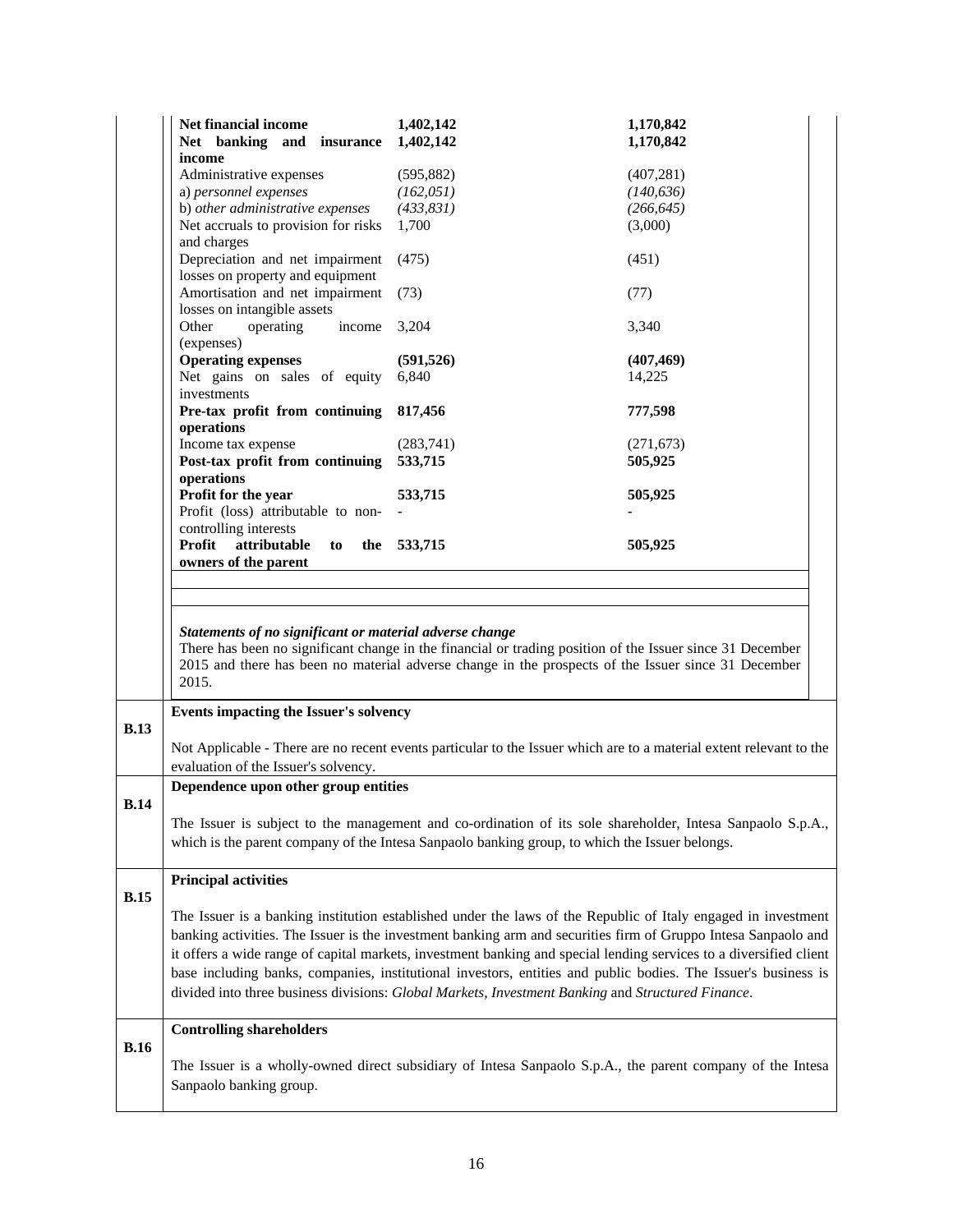|             | <b>Credit ratings</b>                                                                                         |
|-------------|---------------------------------------------------------------------------------------------------------------|
| <b>B.17</b> |                                                                                                               |
|             | The Issuer has been rated Baa1 (long-term) and P-2 (short-term) with stable outlook by Moody's Italia S.r.l.  |
|             | (Moody's), BBB- (long-term) and A-3 (short-term) with stable outlook by Standard & Poor's Credit Market       |
|             | Services Italy S.r.l. (Standard & Poor's) and BBB+ (long-term) and F2 (short-term) with negative outlook by   |
|             | Fitch Ratings Ltd. (Fitch).                                                                                   |
|             |                                                                                                               |
|             | Not applicable – No ratings have been assigned to the Notes at the request of or with the co-operation of the |
|             | Issuer in the rating process.                                                                                 |

| <b>Element</b> |                                                                                                                                                                                    |                                                                 |  |
|----------------|------------------------------------------------------------------------------------------------------------------------------------------------------------------------------------|-----------------------------------------------------------------|--|
| C.1            | Type and class of the Notes                                                                                                                                                        |                                                                 |  |
|                | Title of Notes:                                                                                                                                                                    | Fixed to Floating Rate Notes.                                   |  |
|                | Series Number:                                                                                                                                                                     | 6.                                                              |  |
|                | Tranche Number:                                                                                                                                                                    | 1.                                                              |  |
|                | <b>ISIN</b> Code:                                                                                                                                                                  | XS1534969511.                                                   |  |
|                | Common Code:                                                                                                                                                                       | 153496951.                                                      |  |
|                | Relevant Clearing Systems(s):                                                                                                                                                      | The Notes will settle in Euroclear and Clearstream, Luxembourg. |  |
|                | <b>Currency of the Notes</b>                                                                                                                                                       |                                                                 |  |
| C.2            | The Notes are denominated in Euro ("EUR"). Payments of interest in respect of the Notes will be made in<br>EUR. Payments of principal in respect of the Notes will be made in EUR. |                                                                 |  |
|                | <b>Restrictions on free transferability</b>                                                                                                                                        |                                                                 |  |
| C.5            | Regulation S Compliance Category 2. TEFRA D.                                                                                                                                       |                                                                 |  |

# **SECTION C – NOTES**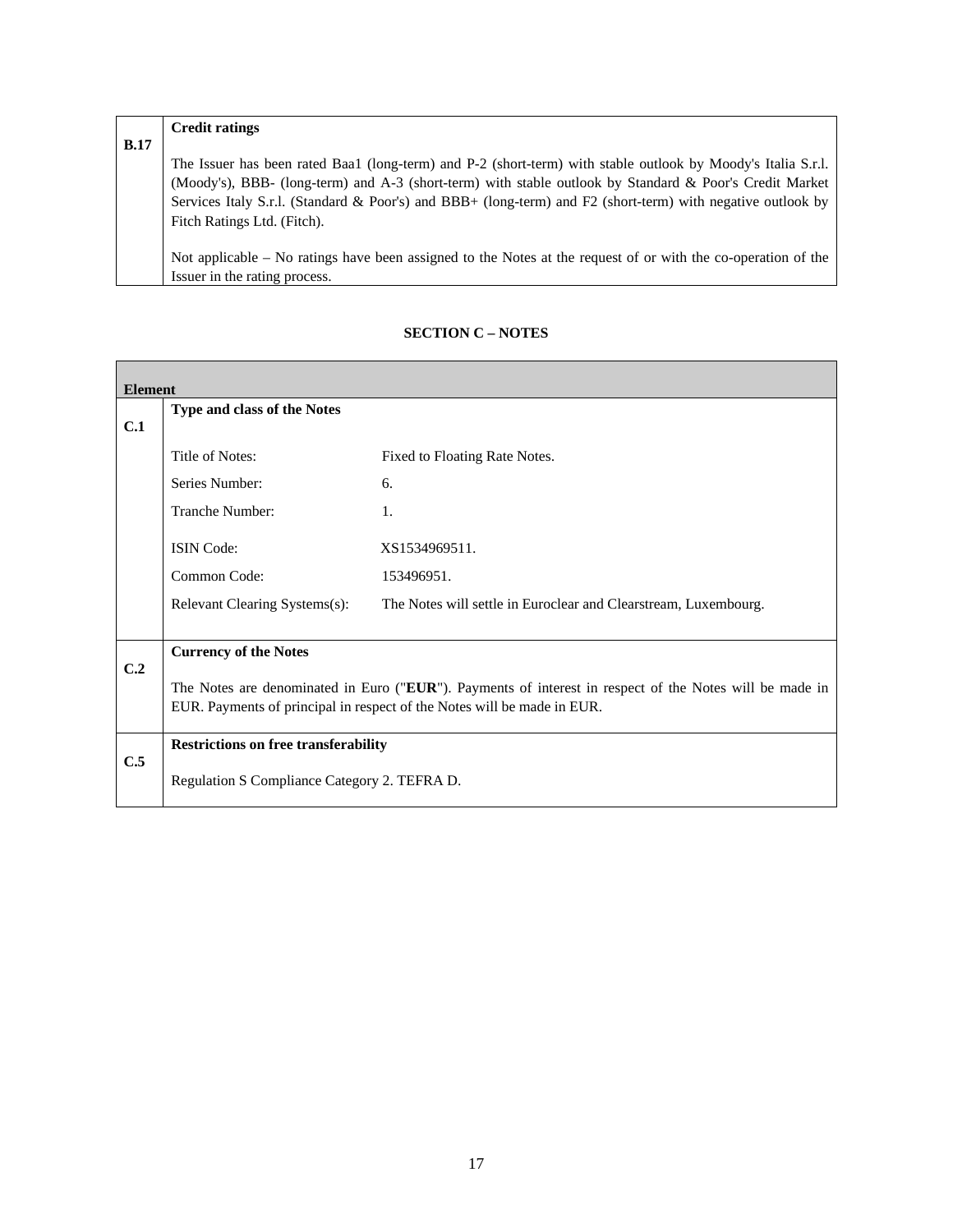#### **C.8 Description of the rights attaching to the Notes**

**Status:** The Notes and any relative Coupons constitute direct, unconditional, unsubordinated and unsecured obligations of the Issuer and rank *pari passu* among themselves and (save for certain obligations required to be preferred by law) equally with all other unsecured obligations (other than subordinated obligations, if any) of the Issuer, from time to time outstanding.

**Negative pledge:** The Notes do not have the benefit of a negative pledge.

**Deed of covenant:** The Notes have the benefit of a deed of covenant dated on or around 11 July 2016.

**Right to interest:** Notes may bear interest as determined in accordance with item C.9 below.

**Right to redemption:** The early redemption amount or final redemption amount is determined in accordance with item C.9 below.

**Taxation:** The Issuer is not obliged to gross up any payments in respect of the Notes and shall not be liable for or otherwise obliged to pay any tax, duty, withholding or other payment which may arise as a result of the ownership, transfer, presentation and surrender for payment, or enforcement of any Note and all payments made by the Issuer shall be made subject to any such tax, duty, withholding or other payment which may be required to be made, paid, withheld or deducted.

All payments in respect of the Notes will be made subject to any withholding or deduction required pursuant to the Foreign Account Tax Compliance Act, as provided in Condition 4(ii).

**Events of Default**: The terms of the Notes will contain, amongst others, the following events of default:

- (a) default in payment of any principal or interest due in respect of the Notes, continuing for a specified period of time;
- (b) non-performance or non-observance by the Issuer of any of its other obligations under the Terms and Conditions continuing for a specified period of time;
- (c) the Issuer suspends its payments generally; and
- (d) events relating to the insolvency or winding up of the Issuer.

**Meeting of Noteholders:** The terms of the Notes will contain provisions for calling meetings of holders of such Notes to consider matters affecting their interests generally. These provisions permit defined majorities to bind all holders, including holders who did not attend and vote at the relevant meeting and holders who voted in a manner contrary to the majority.

**Governing law:** English law.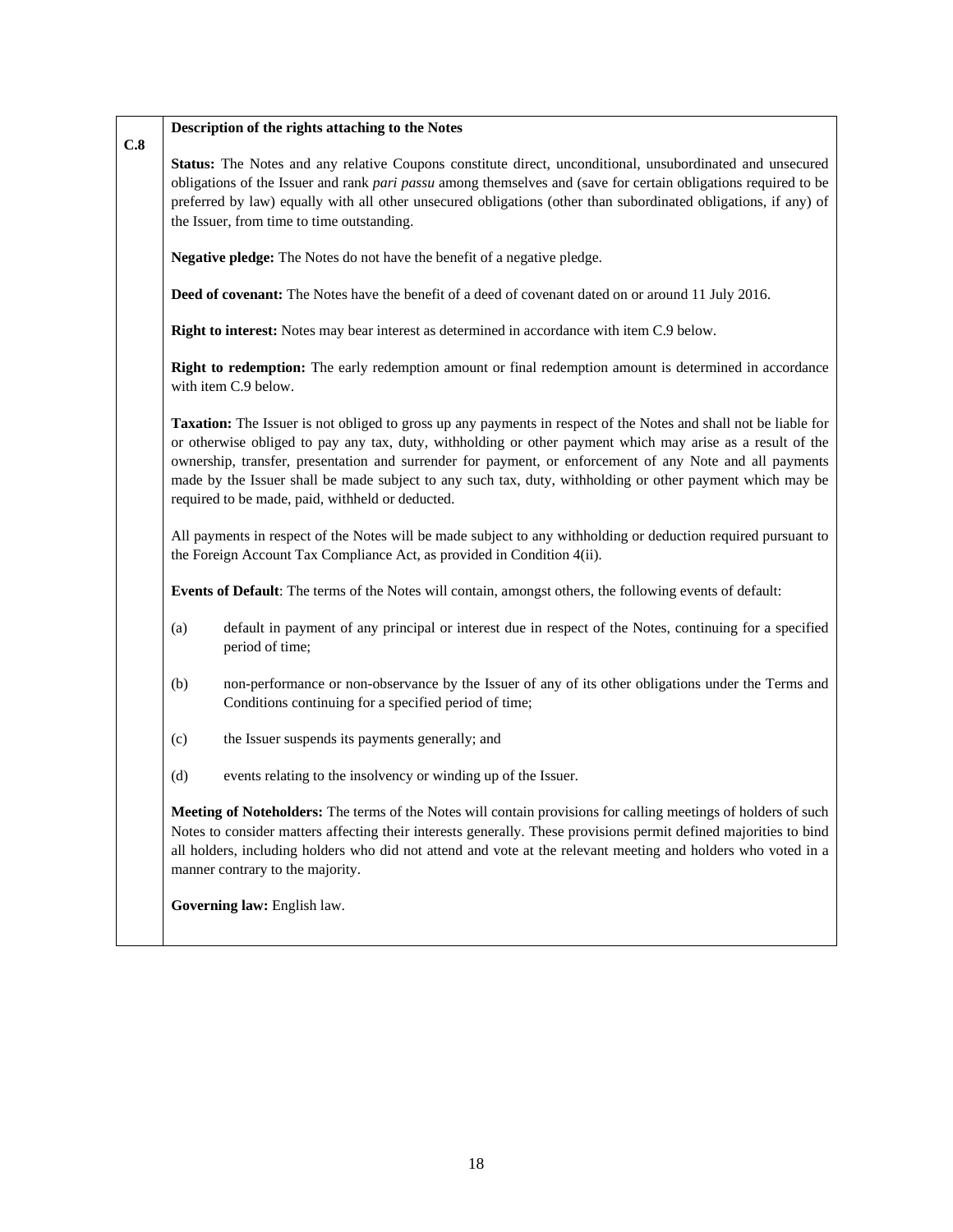| C.9  | <b>Interest and Redemption</b><br><b>Interest</b>                                                                                                                                                                                                                                                   |
|------|-----------------------------------------------------------------------------------------------------------------------------------------------------------------------------------------------------------------------------------------------------------------------------------------------------|
|      | <b>Fixed Rate</b>                                                                                                                                                                                                                                                                                   |
|      | The Notes bear interest from and including 17 February 2017 (Issue Date and Interest Commencement Date) to<br>but excluding 17 February 2019 at the fixed rate of 2.70 per cent. per annum.                                                                                                         |
|      | The yield is 1.067 per cent. per annum at maturity, calculated as the annual expected return as at the Issue Date<br>on the basis of the Issue Price considering the Fixed Rate and the Minimum Rate.                                                                                               |
|      | Interest will be paid in EUR in arrear on 17 February in each year until 17 February 2019. The first interest<br>payment will be made on 17 February 2018.                                                                                                                                          |
|      | <b>Floating Rate</b>                                                                                                                                                                                                                                                                                |
|      | The Notes bear interest from 17 February 2019 at a floating rate calculated by reference to 3 (three) month<br>EURIBOR subject to a Maximum Rate of Interest of 3.00 per cent. per annum and subject to a Minimum Rate<br>of Interest of 0.50 per cent. per annum.                                  |
|      | Interest will be paid in EUR in arrear on 17 February 2020, 17 February 2021, 17 February 2022, 17 February<br>2023, 17 February 2024 and 17 February 2025 (Maturity Date). The first interest payment will be made on 17<br>February 2020.                                                         |
|      | Redemption                                                                                                                                                                                                                                                                                          |
|      | Subject to any purchase and cancellation or early redemption, the Notes will be redeemed on 17 February 2025<br>at 12 p.m The Notes will be redeemed in EUR.                                                                                                                                        |
|      | <b>Representative of holders</b>                                                                                                                                                                                                                                                                    |
|      | Not Applicable – No representative of the Noteholders has been appointed by the Issuer.                                                                                                                                                                                                             |
| C.10 | Derivative component on interest                                                                                                                                                                                                                                                                    |
|      | The Notes are characterised by a pure bond component and an implied derivative component which is<br>represented by a put option on the minimum rate sold by the Issuer to the investors and a call option on the<br>maximum rate sold by the investor to the Issuer.                               |
| C.11 | <b>Listing and Admission to trading</b>                                                                                                                                                                                                                                                             |
|      | Application for Notes has been made for listing on the Official List of the Irish Stock Exchange and for<br>admission to trading on the Regulated Market of the Irish Stock Exchange.                                                                                                               |
|      | Application for Notes has also been made for admission to trading on the Italian multilateral trading facility<br>EuroTLX, which is not a regulated market for the purposes of directive 2004/39/EC as amended from time to<br>time.                                                                |
|      | Application may also be made by the Issuer (or on its behalf) to list the Notes on such further or other stock<br>exchanges or regulated markets or admitted to trading on such other trading venues (including without<br>limitation multilateral trading facilities) as the Issuer may determine. |

Ē

# **SECTION D – RISKS**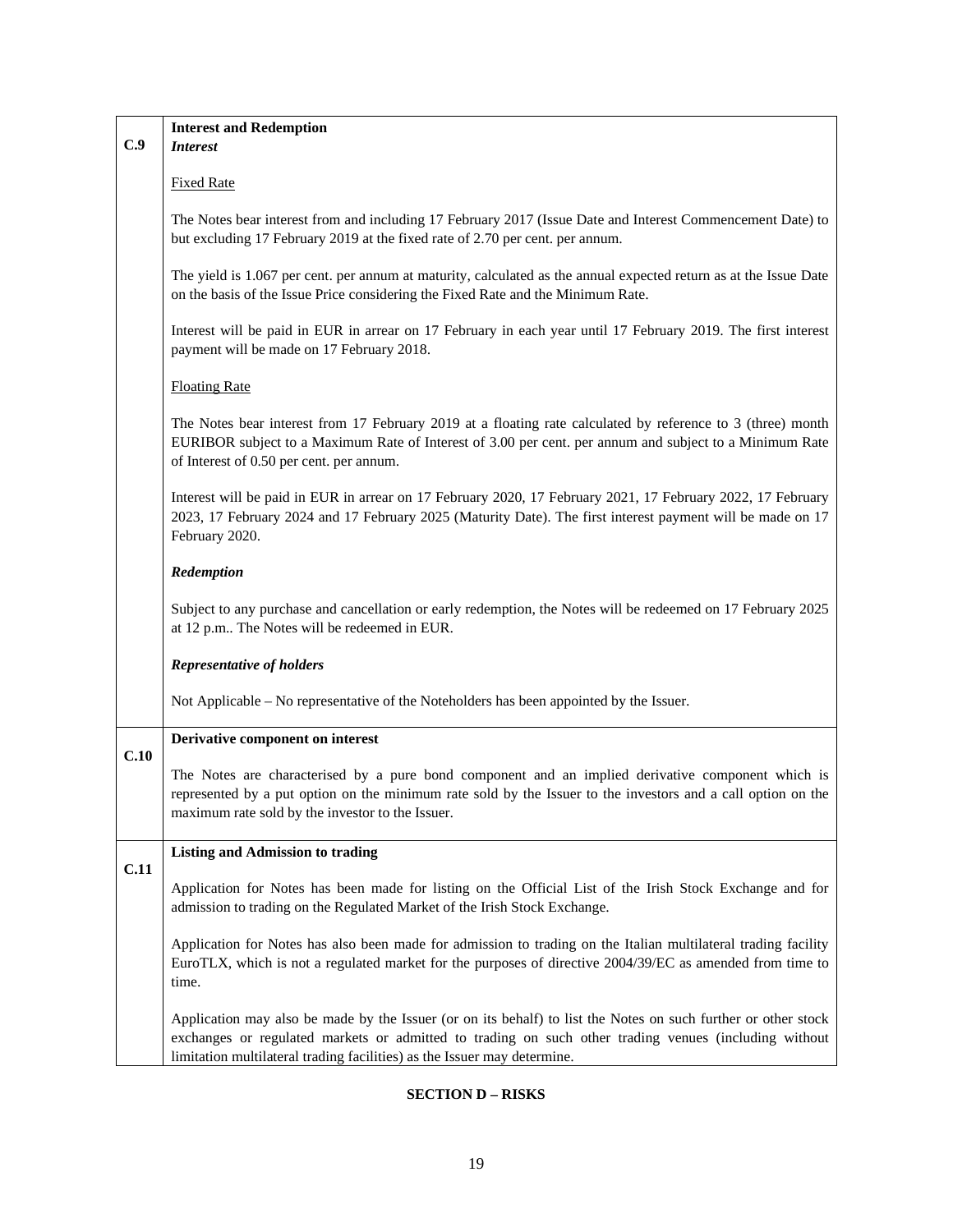#### **D.2 Key risks regarding the issuer**

In purchasing Notes, investors assume the risk that the Issuer may become insolvent or otherwise be unable to make all payments due in respect of the Notes. There is a wide range of factors which individually or together could result in the Issuer becoming unable to make all payments due in respect of the Notes. It is not possible to identify all such factors or to determine which factors are most likely to occur, as the Issuer may not be aware of all relevant factors and certain factors which it currently deems not to be material may become material as a result of the occurrence of events outside the Issuer's control. The Issuer has identified a number of factors which could materially adversely affect its business and ability to make payments due under the Notes.

These factors include:

- Banca IMI's business may be adversely affected by international markets and economic conditions;
- Negative economic developments and conditions in the markets in which Banca IMI operates may adversely affect Banca IMI's business and results of operations;
- Banca IMI's business is sensitive to current adverse macroeconomic conditions in Italy;
- Banca IMI's business is exposed to counterparty credit risk;
- Deterioration in Banca IMI's loan portfolio to corporate customers may affect Banca IMI's financial performance;
- Banca IMI's business is exposed to settlement risk and transfer risk;
- Banca IMI's business is exposed to market risk;
- Banca IMI's business is exposed to operational risks;
- Banca IMI's business is exposed to liquidity risk;
- Legal risks;
- Banca IMI's business is exposed to risks arising from assumptions and methodologies for assessing financial assets and liabilities measured at fair value;
- Banca IMI's business is exposed to increasing competition in the financial services industry;
- Banca IMI's business is exposed to risks arising from the loss of key personnel;
- Banca IMI's framework for managing its risks may not be effective in mitigating risks and losses;
- Banca IMI's business is exposed to reputational risk;
- Regulatory claims may arise in the conduct of Banca IMI's business;
- Banca IMI operates within a highly regulated industry and its business and results are affected by the regulations to which it is subject including the Banking Resolution and Recovery Directive;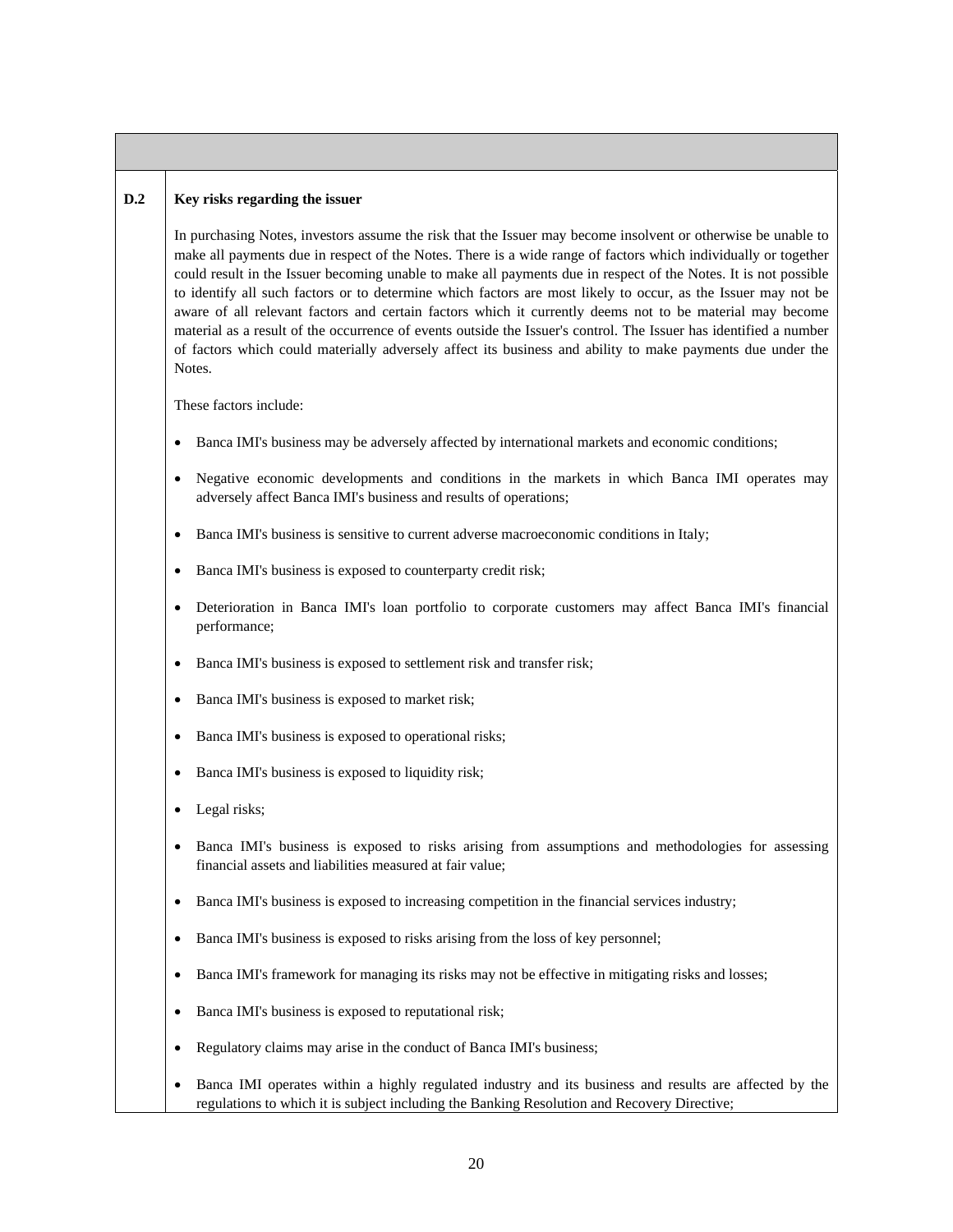| Banca IMI's business performance could be affected if its capital adequacy ratios are reduced or perceived<br>to be inadequate;                                                                                                                                                                                                                                                                                                                                                                                                                                                                                                                                                                                                                                                                                                                                                                                                                                                                                                                                                                                                    |
|------------------------------------------------------------------------------------------------------------------------------------------------------------------------------------------------------------------------------------------------------------------------------------------------------------------------------------------------------------------------------------------------------------------------------------------------------------------------------------------------------------------------------------------------------------------------------------------------------------------------------------------------------------------------------------------------------------------------------------------------------------------------------------------------------------------------------------------------------------------------------------------------------------------------------------------------------------------------------------------------------------------------------------------------------------------------------------------------------------------------------------|
| Banca IMI's business is exposed to risk of changes in tax legislation as well as to increases in tax rates; and                                                                                                                                                                                                                                                                                                                                                                                                                                                                                                                                                                                                                                                                                                                                                                                                                                                                                                                                                                                                                    |
| Banca IMI's business is exposed to risk related to transactions in financial derivatives.<br>٠                                                                                                                                                                                                                                                                                                                                                                                                                                                                                                                                                                                                                                                                                                                                                                                                                                                                                                                                                                                                                                     |
| Key risks regarding the Notes                                                                                                                                                                                                                                                                                                                                                                                                                                                                                                                                                                                                                                                                                                                                                                                                                                                                                                                                                                                                                                                                                                      |
| There are also risks associated with specified types of Notes and with the Notes and the markets generally,<br>including:                                                                                                                                                                                                                                                                                                                                                                                                                                                                                                                                                                                                                                                                                                                                                                                                                                                                                                                                                                                                          |
| The Notes may not be a suitable investment for all investors<br>$\bullet$<br>Each potential investor in the Notes must determine the suitability of that investment in light of its own<br>circumstances;                                                                                                                                                                                                                                                                                                                                                                                                                                                                                                                                                                                                                                                                                                                                                                                                                                                                                                                          |
| Risks related to the structure of a particular issue of Notes<br>$\bullet$                                                                                                                                                                                                                                                                                                                                                                                                                                                                                                                                                                                                                                                                                                                                                                                                                                                                                                                                                                                                                                                         |
| Maximum/ Minimum Rate of Interest<br>(i)<br>Potential investors should consider that where the underlying interest rate does not rise above the level of the<br>Minimum Rate of Interest, comparable investments in notes which pay interests based on a rate which is higher<br>than the Minimum Rate of Interest are likely to be more attractive to potential investors than an investment in<br>the Notes. Under those conditions, investors in the Notes may find it difficult to sell their Notes on the<br>secondary market (if any) or might only be able to realise the Notes at a price which may be substantially lower<br>than the nominal amount. To the extent a Maximum Rate of Interest applies, investors should be aware that the<br>Interest Rate is capped at such Maximum Rate of Interest level. Consequently, investors may not participate in<br>any increase of market interest rates, which may also negatively affects the market value of the Notes.<br>$(ii)$ Euro-system Eligibility                                                                                                                 |
| The European Central Bank maintains and publishes a list of assets which are recognised as eligible collateral<br>for Eurosystem monetary and intra-day credit operations. In certain circumstances, recognition may impact on<br>(among other things) the liquidity of the relevant assets. Recognition (and inclusion on the list) is at the<br>discretion of the Eurosystem and is dependent upon satisfaction of certain Eurosystem eligibility criteria and<br>rules. If application is made for any Notes to be recognised and added to the list of eligible assets, there can be<br>no assurance that such Notes will be so recognised, or, if they are recognised, that they will continue to be<br>recognised at all times during their life.                                                                                                                                                                                                                                                                                                                                                                             |
| <b>Risks related to Notes generally</b>                                                                                                                                                                                                                                                                                                                                                                                                                                                                                                                                                                                                                                                                                                                                                                                                                                                                                                                                                                                                                                                                                            |
| Modification, waivers and substitution<br>(i)<br>The Terms and Conditions of the Notes contain provisions for calling meetings of Noteholders to consider<br>matters affecting their interests generally. These provisions permit defined majorities to bind all Noteholders<br>including Noteholders who did not attend and vote at the relevant meeting and Noteholders who voted in a<br>manner contrary to the majority. The Terms and Conditions of the Notes also provide that the Agent and the<br>Issuer may, without the consent of Noteholders, agree to (i) any modification (subject to certain specific<br>exceptions) of the Notes or the Coupons or the Agency Agreement which is not prejudicial to the interests of<br>the Noteholders or (ii) any modification of the Notes, the Coupons or the Agency Agreement which is of a<br>formal, minor or technical nature or is made to correct a manifest error or proven error or to comply with<br>mandatory provisions of law.<br>(ii) EU Savings Directive<br>Under EC Council Directive 2003/48/EC on the taxation of savings income (the EU Savings Directive), |
| Member States are required to provide to the tax authorities of other Member State details of certain payments<br>of interest or similar income paid or secured by a person established in a Member State to or for the benefit of<br>an individual resident in another Member State or certain limited types of entities established in another                                                                                                                                                                                                                                                                                                                                                                                                                                                                                                                                                                                                                                                                                                                                                                                   |
|                                                                                                                                                                                                                                                                                                                                                                                                                                                                                                                                                                                                                                                                                                                                                                                                                                                                                                                                                                                                                                                                                                                                    |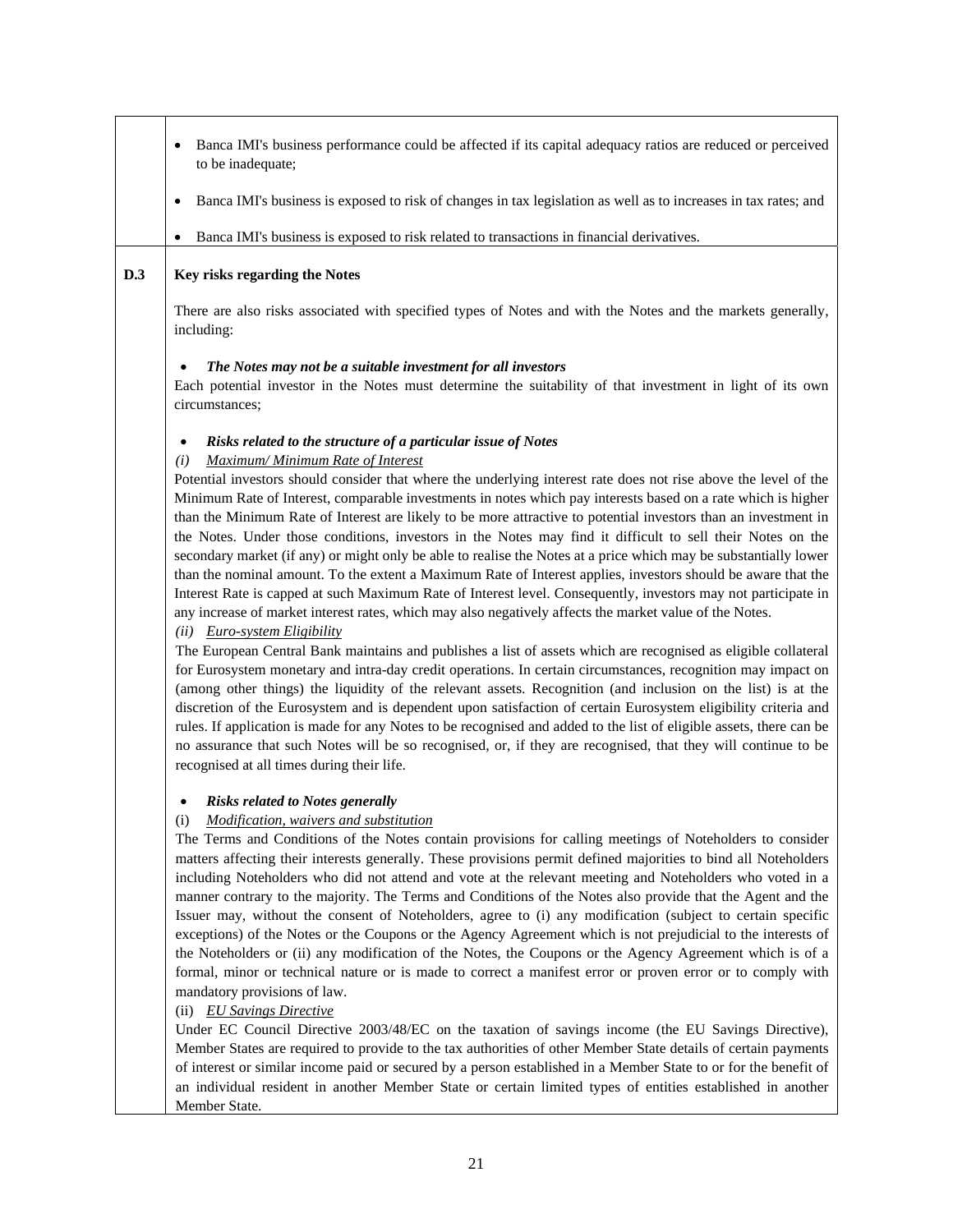## (iii) *Taxation*

Potential purchasers and sellers of Notes should be aware that they may be required to pay taxes or other documentary charges or duties in accordance with the laws and practices of the country where the Notes are transferred and/or any asset(s) are delivered or in other jurisdictions. In addition, it is not possible to predict whether the taxation regime applicable to Notes on the date of purchase or subscription will be amended during the term of the Notes. If such amendments are made, the taxation regime applicable to the Notes may differ substantially from the taxation regime in existence on the date of purchase or subscription of the Notes.

# (iv) *No Gross Up in respect of Certain Series of Notes*

The Issuer is not obliged to gross up any payments in respect of the Notes and shall not be liable for or otherwise obliged to pay any tax, duty, withholding or other payment which may arise as a result of the ownership, transfer, presentation and surrender for payment, or enforcement of any Note and all payments made by the Issuer shall be made subject to any such tax, duty, withholding or other payment which may be required to be made, paid, withheld or deducted.

#### (v) *U.S. Foreign Account Tax Compliance Withholding*

Sections 1471 through 1474 of the U.S. Internal Revenue Code of 1986 (FATCA) impose a new reporting regime and, potentially, a 30 per cent. withholding tax with respect to (i) certain payments from sources within the United States, (ii) "foreign passthru payments" made to certain non-U.S. financial institutions that do not comply with this new reporting regime, and (iii) payments to certain investors that do not provide identification information with respect to interests issued by a participating non-U.S. financial institution. Whilst the Notes are in global form and held within Euroclear and Clearstream, Luxembourg (together the ICSDs), in all but the most remote circumstances, it is not expected that FATCA will affect the amount of any payment received by the ICSDs (see "Taxation – U.S. Foreign Account Tax Compliance Act" below). However, FATCA may affect payments made to custodians or intermediaries in the subsequent payment chain leading to the ultimate investor if any such custodian or intermediary generally is unable to receive payments free of FATCA withholding. It also may affect payment to any ultimate investor that is a financial institution that is not entitled to receive payments free of withholding under FATCA, or an ultimate investor that fails to provide its broker (or other custodian or intermediary from which it receives payment) with any information, forms, other documentation or consents that may be necessary for the payments to be made free of FATCA withholding. Investors should choose the custodians or intermediaries with care (to ensure each is compliant with FATCA or other laws or agreements related to FATCA), and provide each custodian or intermediary with any information, forms, other documentation or consents that may be necessary for such custodian or intermediary to make a payment free of FATCA withholding. Investors should consult their own tax adviser to obtain a more detailed explanation of FATCA and how FATCA may affect them. The Issuer's obligations under the Notes are discharged once it has paid the common depositary or common safekeeper for the ICSDs (as bearer of the Notes) and the Issuer has therefore no responsibility for any amount thereafter transmitted through the ICSDs and custodians or intermediaries.

#### (vi) *Change of law*

The Terms and Conditions of the Notes are based on English law in effect as at the date of this Base Prospectus. No assurance can be given as to the impact of any possible judicial decision or change to English law or administrative practice after the date of this Base Prospectus.

(vii) *Notes where denominations involve integral multiples: definitive Notes*

If definitive Notes are issued, holders should be aware that definitive Notes which have a denomination that is not an integral multiple of the minimum Specified Denomination may be illiquid and difficult to trade.

(viii)*Reliance on Euroclear and Clearstream, Luxembourg procedures*

Notes issued under the Programme will be represented on issue by one or more Global Notes that may be deposited with a common depositary or common safekeeper for Euroclear and Clearstream, Luxembourg (see "Form of the Notes"). Except in the circumstances described in each Global Note, investors will not be entitled to receive Notes in definitive form. Each of Euroclear and Clearstream, Luxembourg and their respective direct and indirect participants will maintain records of the beneficial interests in each Global Note held through it. While the Notes are represented by a Global Note, investors will be able to trade their beneficial interests only through the relevant clearing systems and their respective participants. While the Notes are represented by Global Notes, the Issuer will discharge its payment obligation under the Notes by making payments through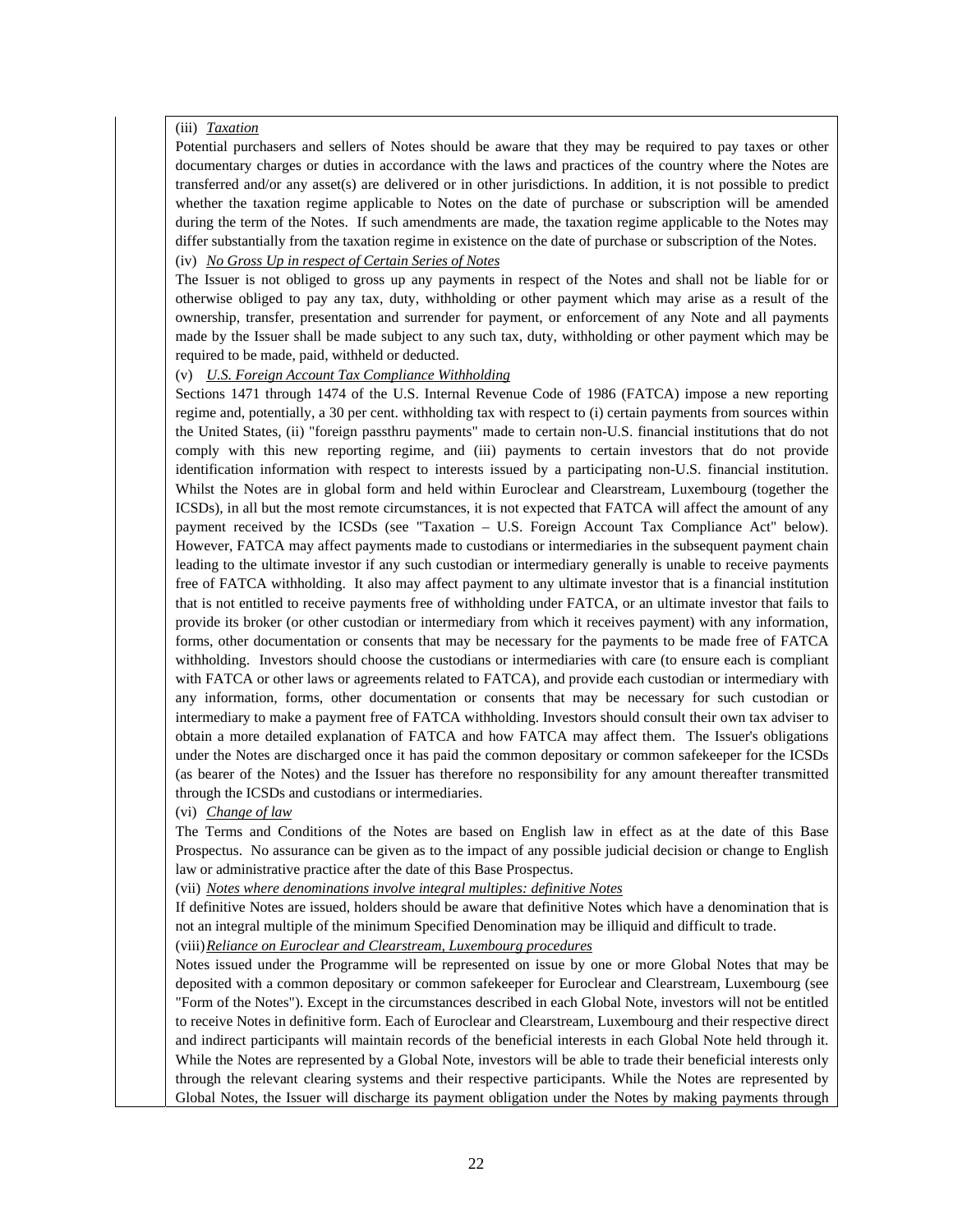the relevant clearing systems. A holder of a beneficial interest in a Global Note must rely on the procedures of the relevant clearing system and its participants to receive payments under the Notes. The Issuer has no responsibility or liability for the records relating to, or payments made in respect of, beneficial interests in any Global Note. Holders of beneficial interests in a Global Note will not have a direct right to vote in respect of the Notes so represented. Instead, such holders will be permitted to act only to the extent that they are enabled by the relevant clearing system and its participants to appoint appropriate proxies.

#### (ix) *Public offers*

If Notes are distributed by means of a public offer, under certain circumstances indicated in the relevant Final Terms, the Issuer and/or other entities specified in the Final Terms may have the right to withdraw the offer, which in such circumstances will be deemed null and void according to the terms indicated in the relevant Final Terms. Furthermore, under certain circumstances indicated in the relevant Final Terms, the Issuer and/or the other entities specified in the Final Terms may have the right to postpone the closing of the offer period and, if so, the Issue Date of the Notes.

## *Risks related to the market generally*

## (i) *The secondary market generally*

Notes may have no established trading market when issued, and one may never develop. If a market does develop, it may not be very liquid. Therefore, investors may not be able to sell their Notes easily or at prices that will provide them with a yield comparable to similar investments that have a developed secondary market. (ii) *Exchange rate risks and exchange controls*

The Issuer will pay principal and interest on the Notes in the Specified Currency or, if Dual Currency Interest and/or Dual Currency Redemption is specified as being applicable in the Final Terms, the Issuer will pay principal and/or interest on the Notes in a currency different to the Specified Currency (the Payment Currency). This presents certain risks relating to currency conversion if an investor's financial activities are denominated principally in a currency or currency unit (the Investor's Currency) other than the Specified Currency and/or, as applicable, the Payment Currency.These include the risk that exchange rates may significantly change and the risk that authorities with jurisdiction over the Investor's Currency may impose or modify exchange controls. Government and monetary authorities may impose (as some have done in the past) exchange controls that could adversely affect an applicable exchange rate. As a result, investors may receive less interest or principal than expected, or no interest or principal. The above risks may be increased for currencies of emerging market jurisdictions.

#### (iii) *Interest rate risks*

Investment in Fixed Rate Notes involves the risk that subsequent changes in market interest rates may adversely affect the value of the Fixed Rate Notes. Investment in Floating Rate Notes involves the risk that interest rates may vary from time to time, resulting in variable interest payments to Noteholders.

(iv) *Any decline in the credit ratings of the Issuer may affect the market value of the Notes*

The credit ratings of the Issuer are an assessment of its ability to pay its obligations, including those on the Notes. Consequently, actual or anticipated declines in the credit ratings of the Issuer may affect the market value of the Notes.

# *Legal risks*

#### (i) *Legal investment considerations may restrict certain investments*

Each prospective purchaser of Notes must determine, based on its own independent review and such professional advice as it deems appropriate under the circumstances, that its acquisition of the Notes (i) is fully consistent with its (or if it is acquiring the Notes in a fiduciary capacity, the beneficiary's) financial needs, objectives and condition, (ii) complies and is fully consistent with all investment policies, guidelines and restrictions applicable to it (whether acquiring the Notes as principal or in a fiduciary capacity) and (iii) is a fit, proper and suitable investment for it (or if it is acquiring the Notes in a fiduciary capacity, for the beneficiary), notwithstanding the clear and substantial risks inherent in investing in or holding the Notes. Potential investors should consult with their own tax, legal, accounting and/or financial advisers before considering investing in the Notes. The investment activities of certain investors are subject to legal investment laws and regulations, or review or regulation by certain authorities. Each potential investor should consult its legal advisers to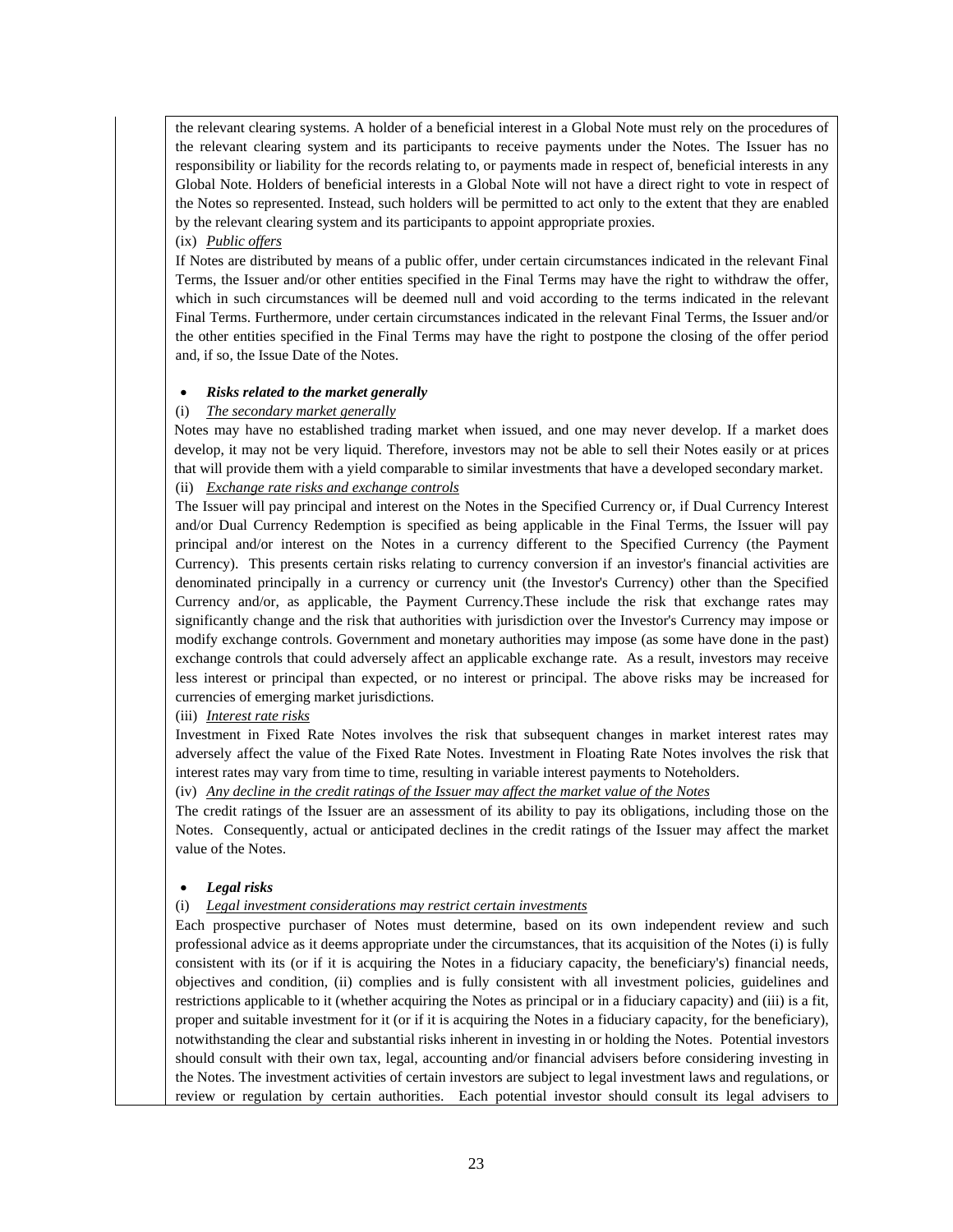determine whether and to what extent (1) Notes are legal investments for it, (2) Notes can be used as collateral for various types of borrowing and (3) other restrictions apply to its purchase or pledge of any Notes. Financial institutions should consult their legal advisers or the appropriate regulators to determine the appropriate treatment of Notes under any applicable risk-based capital or similar rules. (ii) *No reliance*

A prospective purchaser may not rely on the Issuer, the Managers, if any, or any of their respective affiliates in connection with its determination as to the legality of its acquisition of the Notes or as to the other matters referred to above. None of the Issuer, the Managers, if any, or any of their respective affiliates has or assumes responsibility for the lawfulness of the acquisition of the Notes by a prospective purchaser of the Notes, whether under the laws of the jurisdiction of its incorporation or the jurisdiction in which it operates (if different), or for compliance by that prospective purchaser with any law, regulation or regulatory policy applicable to it.

## **SECTION E – OFFER**

| <b>Element</b> |                                                                                                                                                                                                                                                                                                                                                                                                                                                          |  |  |
|----------------|----------------------------------------------------------------------------------------------------------------------------------------------------------------------------------------------------------------------------------------------------------------------------------------------------------------------------------------------------------------------------------------------------------------------------------------------------------|--|--|
|                | Use of proceeds                                                                                                                                                                                                                                                                                                                                                                                                                                          |  |  |
| E.2b           | The net proceeds from the issue of Notes will be applied by the Issuer for its general corporate purposes.                                                                                                                                                                                                                                                                                                                                               |  |  |
|                | Terms and conditions of the offer:                                                                                                                                                                                                                                                                                                                                                                                                                       |  |  |
| E.3            | The issue price of the Notes is 100 per cent. of their nominal amount.                                                                                                                                                                                                                                                                                                                                                                                   |  |  |
|                | This issue of Notes is being offered in a Non-Exempt Offer in Italy pursuant to Articles 17 and 18 of the<br>Prospectus Directive. The Notes will be distributed by way of public placement and the placement activities<br>will be carried out by the Managers.                                                                                                                                                                                         |  |  |
|                | Deutsche Bank S.p.A. will act as lead manager of the placement (Responsabile del Collocamento as defined<br>under article 93-bis of the Legislative Decree of 24 February 1998, n. 58, as subsequently amended (the<br>"Financial Services Act")).                                                                                                                                                                                                       |  |  |
|                | The Issuer and the Managers have agreed under a placement agreement (the "Placement Agreement") the<br>Managers will place the Notes without a firm commitment. The Placement Agreement will be dated on or<br>about 15 December 2016.                                                                                                                                                                                                                   |  |  |
|                | The Issuer reserves the right, in its sole discretion, to close the Offer Period early, also in circumstances where<br>purchases of Notes are not yet equal to the maximum amount offered of 150,000 Notes. Notice of the early<br>closure of the Offer Period will be given by the Issuer by publication on the website of the Issuer and the<br>Managers. The early closure of the offer will become effective from the date specified in such notice. |  |  |
|                | The Issuer reserves the right to postpone the closure of the Offer Period, in order to extend the Offer Period.<br>Notice of the postponement of the closure of the Offer Period will be given by publication of a notice on the<br>website of the Issuer and the Managers.                                                                                                                                                                              |  |  |
|                | The Issuer reserves the right to increase, during the Offer Period, the maximum amount of Notes offered. The<br>Issuer shall forthwith give notice of any such increase by publication of a notice on the website of the Issuer<br>and the Managers.                                                                                                                                                                                                     |  |  |
|                | The Issuer reserves the right, in its sole discretion, to revoke or withdraw the offer and the issue of the Notes<br>at any time prior to the Issue Date. Notice of revocation/withdrawal of the offer will be given by publication<br>on the website of the Issuer and the Managers. Revocation/withdrawal of the offer will be effective upon                                                                                                          |  |  |